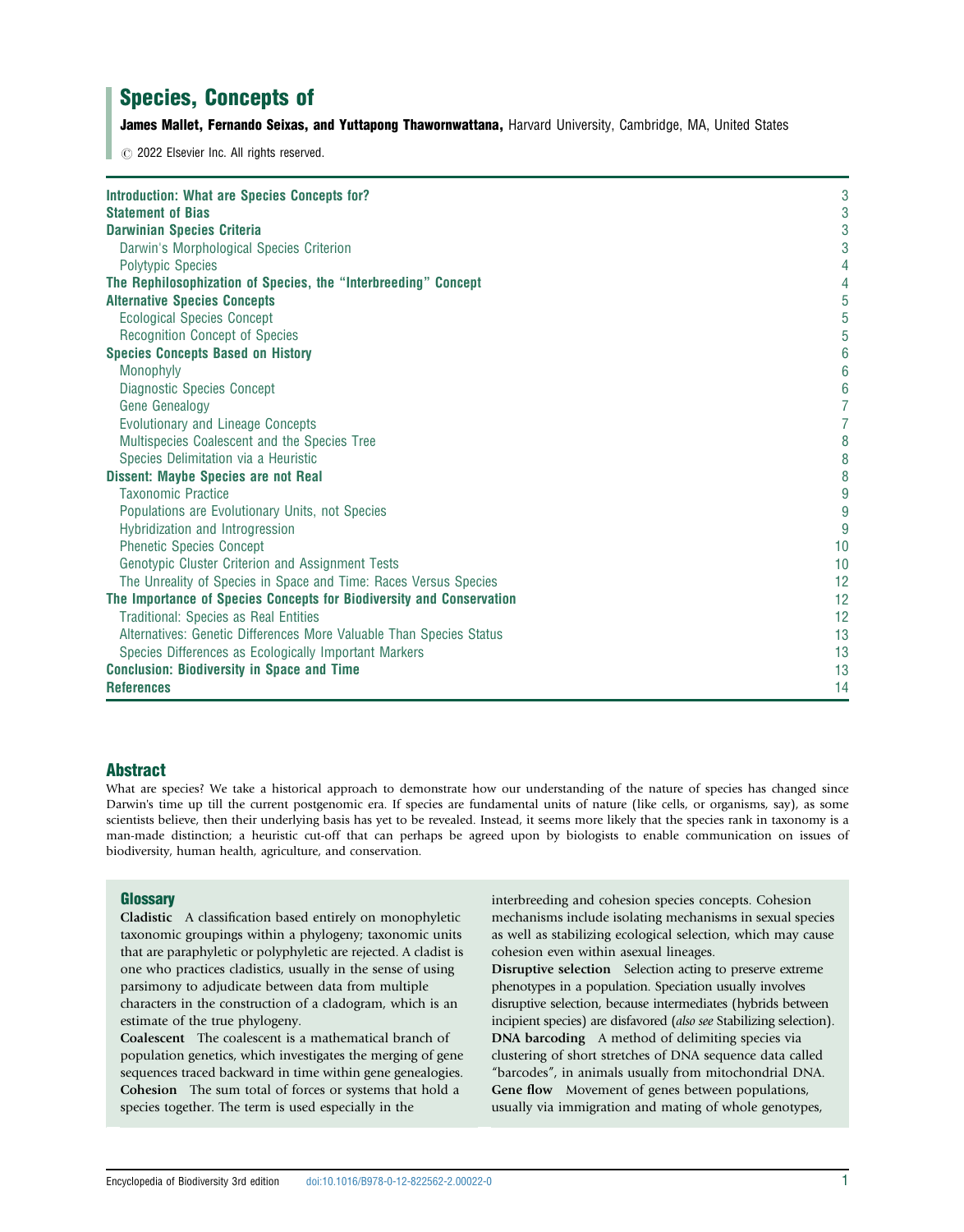but sometimes single genes may undergo horizontal gene transfer via transfection by microorganisms. Gene pool The sum total of the genetic variation within a reproductively isolated species population; this term is mostly used by supporters of the interbreeding species concept. Genomic cluster A synonym for genotypic cluster. Genotypic cluster In a local area, a single genotypic cluster (or species) is recognized if there is a single group of individuals recognizable on the basis of multiple, unlinked inherited characters or genetic markers. A pair of such genotypic clusters (or species) is recognizable if the frequency distribution of genotypes is bimodal. Within each genotypic cluster in a local region, allele frequencies will conform to Hardy–Weinberg equilibrium, and the different unlinked loci will be in approximate linkage equilibrium. The presence of more than one species or genotypic cluster can then be inferred if the distribution of genotypes is bimodal or multimodal, and strong heterozygote deficits and linkage disequilibria are evident between the clusters. Isolating mechanisms The sum total of all types of factors that prevent gene flow between species, including prezygotic mechanisms (mate choice, gamete recognition), and postzygotic mechanisms (hybrid sterility and inviability). Modern authors deny that these "mechanisms" have necessarily evolved to preserve the species' integrity as originally assumed, though this may sometimes be the case in reinforcement of prezygotic isolation. Isolating mechanisms are a subset of the factors that cause cohesion of species under the interbreeding and cohesion species concepts. Monophyletic A grouping that contains all the descendants of a particular node in a phylogeny. Monophyly is the state of such groupings. Compare paraphyletic and polyphyletic. Butterflies (Rhopalocera) and birds (Aves) are the examples of two groups thought to be monophyletic.

Paraphyletic A grouping that contains some, but not all, of the descendants of a particular node in a phylogeny. Paraphyly is the state of such groupings. Compare monophyletic and polyphyletic. Moths (Lepidoptera, excluding butterflies) and reptiles (amniotes, excluding birds and mammals) are examples of two groups thought to be paraphyletic. Phenetic A classification or grouping based purely on overall similarity. Pheneticists use matrices of overall similarity rather than parsimony to construct a "phenogram" as an estimate of the phylogeny. Examples of phenetic methods of estimation include unweighted pair group analysis (UPGMA) and neighbor joining. Cladists reject phenetic classifications on the grounds that they may result in paraphyletic or polyphyletic groupings.

Phylogenetic Pertaining to the true (i.e., evolutionary) pattern of relationship, usually expressed in the form of a binary branching tree, or phylogeny. If hybridization produces new lineages, as is common in many plants and some animals, the phylogeny is said to be reticulate. Phylogenies may be estimated using phenetics, parsimony (cladistics), or methods based on statistical likelihood. Polyphyletic Groupings that contain taxa with more than one ancestor. "Polyphyly" is the state of such groupings. Compare paraphyletic and monophyletic. "Winged vertebrates" (including birds and bats) are examples of a polyphyletic group. Real, reality Two tricky words found frequently in the species concept debate. Reality is typically used to support one's own species concept, as in: "The conclusions set forth above … lead to a belief in the reality of species" [\(Poulton,](#page-14-0) [1904\)](#page-14-0); similar examples can be found in the writings of Dobzhansky, Mayr, and many phylogenetic systematists. The term reality in this sense is similar to an Aristotelian essence, a hypothetical pure, albeit obscure, truth that underlies the messy actuality; unfortunately, in everyday language real also means actual (curiously, a reality in the first sense may be unreal under the second!). By rejecting the reality of species, one can therefore send very mixed messages: some readers will understand the author to be a nominalist who merely believes useful terms require no theoretical underpinning; others assume the author is nonsensically using some definition that does not apply to the actual organisms. Here, when we discuss the reality underlying a species concept, we mean it in the first sense, a hypothesis. Many authors of species concepts and some philosophers of science argue that definitions must be underpinned by a theoretical justification or reality. Other philosophers such as Wittgenstein and Popper agree that terms need no such definition to be useful.

Sibling species A pair of closely related, morphologically similar species (usually sister species).

Speciation The evolutionary process of the origin of a new species.

Specific mate recognition systems (SMRSs) Fertilization and mate recognition systems in the recognition concept of species, the factors leading to premating compatibility within a species. Also see cohesion, which is similar to SMRS, but includes postmating compatibility as well. Stabilizing selection Selection which favors intermediate phenotypes.

Taxonomic inflation The process whereby the numbers of species in the checklist of a group increases due to a change in species concept rather than due to new discoveries of previously unknown taxa.

# Key Points

- To document the chief characteristics that species have, and which lower and higher ranks in the Linnean hierarchy of classification (e.g., populations and genera) do not.
- To survey the main concepts of species proposed since Darwin.
- To question a prevailing belief in the fundamental nature of species as a unit in biology.
- To argue for a pragmatic approach for species delimitation to better understand biodiversity, and the many uses of taxonomy.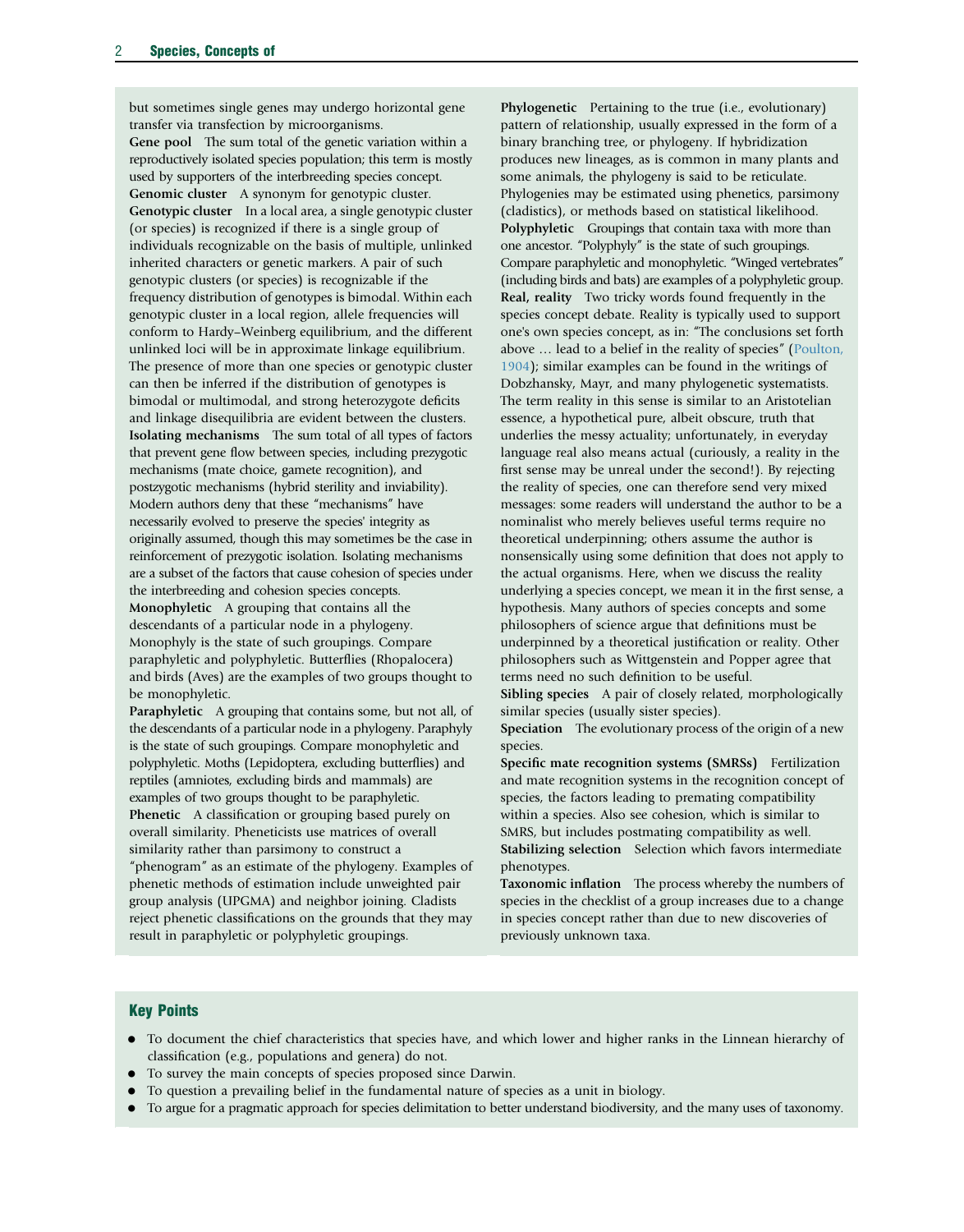# <span id="page-2-0"></span>Introduction: What are Species Concepts for?

Individual organisms can usually be recognized, but the larger units we use to describe the diversity of life, such as populations, subspecies, species, or genera are not so readily discerned. Taxonomists further group species into genera, families, orders, and kingdoms, whereas ecologists group species into higher structures such as communities and ecosystems. The justification for these group terms is utility, rather than intrinsic naturalness, but as far as possible we attempt to delimit groups of organisms along natural fault lines, so that approximately the same groupings can be recovered by independent observers. However, there will be a virtually infinite number of different, albeit nested, ways of classifying the same organisms, given that life has evolved more or less hierarchically.

[Darwin \(1859\)](#page-13-0) felt that species were similar in kind to groupings at lower and higher taxonomic levels; in contrast, many recent authors suggest that species are more objectively identifiable, and thus more real than, say, populations or genera. Today, much of ecology, evolution, and biodiversity appears to assume that the species is the fundamental taxon. It has been argued that these fields could be undermined if, say, genera, or subspecies, had the same logical status as species.

Species concepts originate in taxonomy, where the species is "the basic rank of classification" according to the International Commission of Zoological Nomenclature. The main use of species in taxonomy and derivative sciences is to order and retrieve information on individual specimens in collections or biodiversity databases. In evolutionary biology, it may also be helpful to delimit a particular kind of divergent evolution, "speciation", which produces a result qualitatively different from within-species evolution, although it may of course involve the same processes. In ecology, the species is a group of individuals within which variation can often be ignored for the purposes of studying local populations or communities, so that species can compete, for example, whereas subspecies or genera are not usually considered in this light. For measuring biodiversity, in conservation studies, and in environmental legislation, species are potentially important units, which we would like to be able to count both regionally and globally.

It would be helpful if a single definition of species could satisfy all these uses, but a generally accepted definition has yet to be found, and indeed is believed by some to be an impossibility. Yet a unitary definition should be possible if species are more real, objectively definable and fundamental than, say, genera or subspecies, as many people apparently believe. For example, "the species category is ... one of the fundamental categories of biological existence. Other such categories are the cell and the organism" ([de Queiroz, 1999\)](#page-13-0). Conversely, even if species have no greater objectivity than other taxa, unitary nominalistic guidelines for delimiting species might be adopted, perhaps after much diplomacy via international agreement among biologists. After all, if we can adopt meters and kilograms, perhaps we can agree on units of biodiversity. In either case, knowledge of the full gamut of today's competing solutions to the species concept problem will probably be necessary for a universal species definition to be found. This article reviews major proposals currently on the table, and their usefulness in ecology, evolution, and conservation.

# Statement of Bias

We are of Darwin's opinion that species, like genera and populations, do not have clear boundaries. In evolution and in ecological and biodiversity surveys over large areas, their reality has, in our view, been grossly overestimated [\(Mallet, 2008\)](#page-13-0). In contrast, it is clear to any naturalist that species are usually somewhat objectively definable in local communities. It is our belief that confusion over species concepts has been caused by scientists not only attempting to extend this demonstrable local objectivity of the species over space and evolutionary time, but also arguing fruitlessly among themselves about which is the most important apparent reality (or concept) that underlies this spatiotemporal extension of local objectivity. To us, agreement on a practical, unified species-level taxonomy is possible, but will be forthcoming only if we accept that different species may often lack a unitary biological reality over their geographic ranges and across geological time. Under this view, it is more important to develop a somewhat consistent and useful method of delimitation for actual taxa we would like to recognize as species than it is to find a single "species concept" that underlies all such taxa.

Just as Marxist theory may be wrong, yet remains a useful empirical framework for studying political history, we hope our own views can provide, even for those who believe in a crisp natural boundary of species, a useful framework on which the history of proposals for species concepts can be compared. A variety of alternative outlooks can be found by ([Mayr, 1970,](#page-14-0) [1982;](#page-14-0) [Cracraft,](#page-13-0) [1989](#page-13-0); [Claridge](#page-13-0) et al., 1997; [Howard and Berlocher, 1998](#page-13-0); [Hey, 2001](#page-13-0); [Coyne and Orr, 2004\)](#page-13-0).

# Darwinian Species Criteria

# Darwin's Morphological Species Criterion

Early thinkers assumed that each species had an Aristotelian form or essence, and that variation within a species was due to imperfections in the actualization of this form. Each individual species was defined by its essence, which itself was unvarying and inherently different from all other species essences. Before 1859, it was generally agreed that this essence was descent: all individuals within a species were related by descent, whereas no individuals were descended from individuals in another species. This mode of thought of course precluded transformation of one species into another and was associated with belief that each form was separately created by God.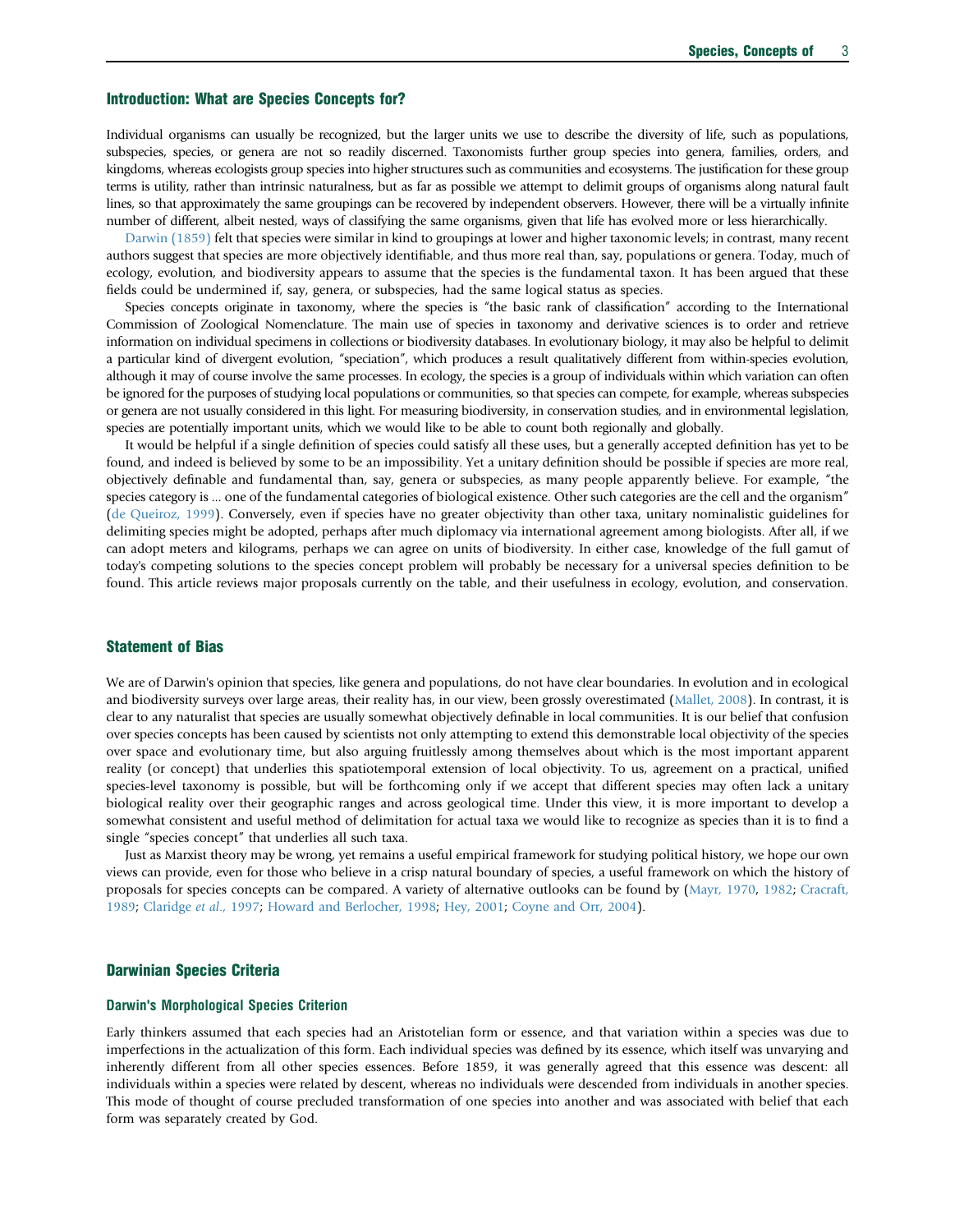Darwin's extensive travels and knowledge of taxonomy led to a realization that the distinction between intraspecific and interspecific variation was false. Individuals could be descended from members of other species: "descent with modification". His abandonment of essentialist philosophy and its species concept went hand in hand with his appreciation that variation itself was among the most important characteristics of living organisms, because it was this variation that allowed species to evolve and diverge. To Darwin, species could be distinguished from divergent varieties if they showed few intermediates: "hereafter we shall be compelled to acknowledge that the only distinction between species and well-marked varieties is, that the latter are known, or believed, to be connected at the present day by intermediate gradations, whereas species were formerly thus connected" ([Darwin, 1859\)](#page-13-0).

Darwin guessed (correctly) that essentialist species would be hard to give up: "… we shall have to treat species in the same manner as those naturalists treat genera, who admit that genera are merely artificial combinations made for convenience. This may not be a cheering prospect, but we shall at least be freed from the vain search for the undiscovered and undiscoverable essence of the term species" ([Darwin, 1859\)](#page-13-0). He argued that species were little more than varieties that acquired their claim to a greater reality only when intermediates died out leaving a morphological gap: "… I believe that species come to be tolerably well-defined objects, and do not at any one period present an inextricable chaos of varying and intermediate links" [\(Darwin, 1859](#page-13-0)). This morphological gap criterion, which seems to have been accepted by many early evolutionists (e.g., [Wallace, 1865;](#page-14-0) [Robson, 1928\)](#page-14-0), has been called a "morphological species concept" because Darwin used the gaps in morphology to delimit species; however, it is easy to extend his species criterion to ecology, behavior, or genetics (see Sections "[Ecological Species Concept](#page-4-0)" and "[Genotypic Cluster Criterion](#page-9-0) [and Assignment Tests](#page-9-0)").

# Polytypic Species

A major revolution in zoological taxonomy occurred around 1900. As the great museum collections became more complete, it became obvious that many apparently distinct species found in different areas intergraded where they overlapped. These replacement species began to be regarded as subspecies within a polytypic species, an idea suggested for geographical varieties by early systematists and Darwinists such as [Wallace \(1865\)](#page-14-0). The taxonomic clarification that followed, which allowed identifiable geographic varieties to be named validly below the species level as subspecies, was conceptually more or less complete by the 1920s and 1930s. At the same time, other infraspecific animal taxa such as local varieties or forms were deemed un-nameable in the Linnaean taxonomy. These changes are now incorporated into the International Code of Zoological Nomenclature. Similar ideas were promoted in botany by Stebbins (see [Mayr, 1982](#page-14-0)), although in the International Botanical Code local varieties and polymorphic forms remain valid and nameable taxa.

# The Rephilosophization of Species, the "Interbreeding" Concept

In January 1904, Poulton read his famous presidential address  $-$  "What is a species?"  $-$  to the Entomological Society in London (see historical analysis by [Mallet, 2004\)](#page-13-0). Following up on ideas raised (but immediately dismissed) by [Wallace \(1865\),](#page-14-0) Poulton proposed "syngamy" (i.e., interbreeding) as the true meaning of species. Poulton and Wallace were both particularly knowledgeable about swallowtail butterflies (Papilionidae). In swallowtails, there exist strong sexual dimorphisms: the female color pattern often mimics unrelated unpalatable butterflies whereas the male is nonmimetic. The females themselves are sometimes polymorphic (e.g., in Papilio memnon and Papilio dardanus), each female form mimicking a different distasteful model. Under a crude morphological criterion, each divergent form could be designated as a different species, whereas mating observations in the wild showed that the forms were part of the same interbreeding group. A related idea was promoted by the botanist Lotsy, who termed the interbreeding species a "syngameon" [\(Lotsy, 1917\)](#page-13-0). In the 1930s, Dobzhansky studied morphologically indis-tinguishable sibling species of Drosophila fruit flies and concluded that Lotsy's approach had some value [\(Dobzhansky, 1937](#page-13-0)). A member of a species will rarely, if ever, interbreed with a member of a sibling species; each chooses mates within its own species. Dobzhansky proposed his own interbreeding species concept, later popularized by Mayr as the "biological species concept," so named because interbreeding within species, coupled with reproductive isolation between species, was considered the single true biological meaning or reality of the term species (reviewed by [Mayr, 1970](#page-14-0), [1982](#page-14-0)).

A short definition of the biological species concept is as follows: "species are groups of interbreeding natural populations that are reproductively isolated from other such groups" ([Mayr, 1970\)](#page-14-0). The biological concept of species was not so much new as a clarification of two distinct threads: (1) a local component, the Poulton/Dobzhansky interbreeding concept, and (2) a global component, which extended the interbreeding concept to cover geographically separated populations of actually or potentially interbreeding subspecies, as in the preexisting idea of polytypic species.

This extended interbreeding concept was, until about 40 years ago, almost universally adopted by evolutionists. The species concept problem appeared to have been solved; species were interbreeding communities, each of which formed a "gene pool" reproductively incompatible with other such communities. The new concept answered both perceived problems of Darwin's morphological approach: (1) That mutants and polymorphic variants within populations might be considered as separate species. (2) That sibling species might be misclassified as members of the same species. The new approach was promoted in a long series of books and articles by Dobzhansky, Mayr, and their followers. Mayr was highly influential by justifying the taxonomic application of the polytypic species criteria in terms of the new concept of "gene flow." The new species concept was considered necessary for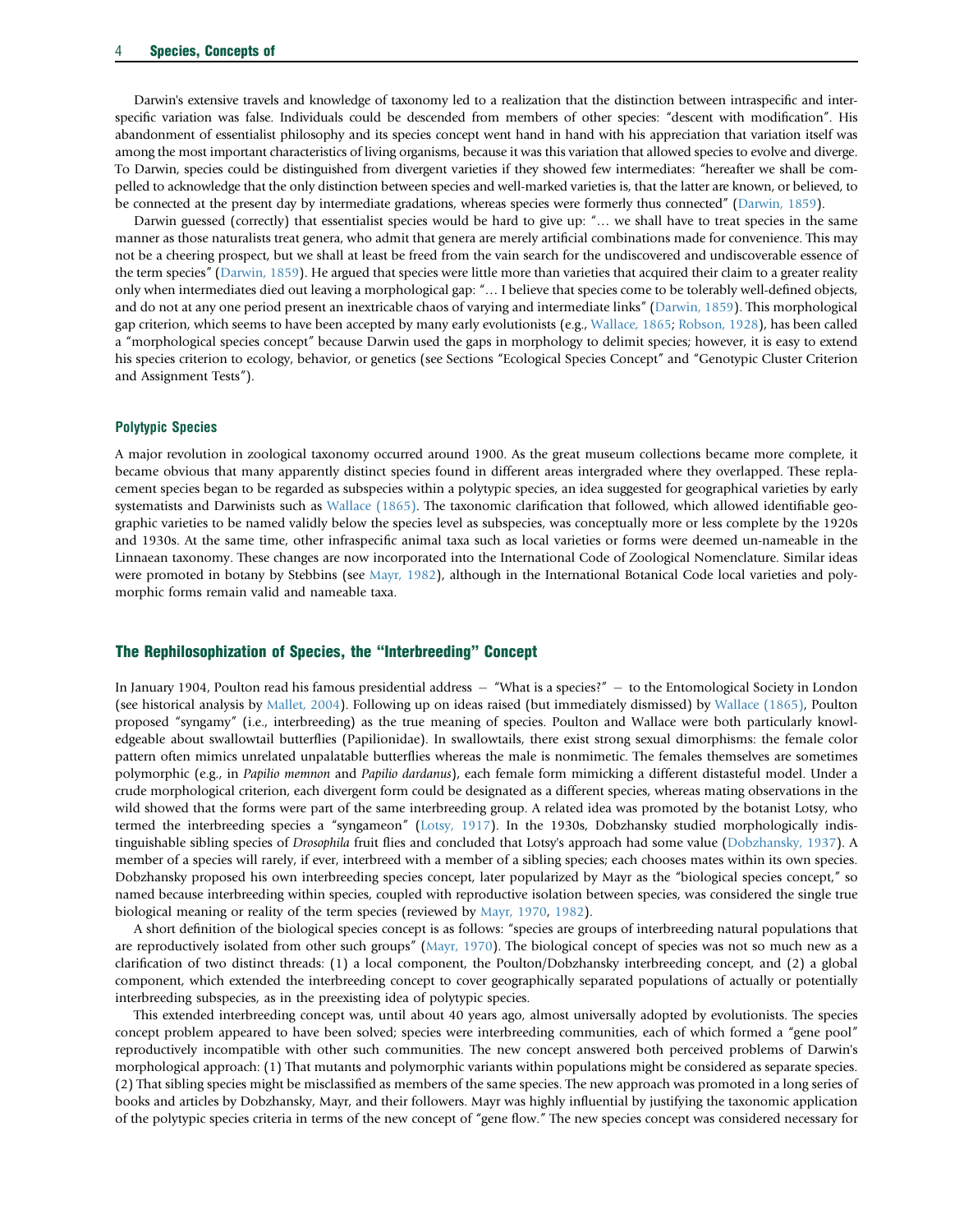<span id="page-4-0"></span>understanding speciation using population genetics. Darwin was hereafter deemed to have failed to solve, or even address the origin of species in his 1859 book, because he supposedly had not appreciated the fundamental importance of interbreeding ([Mayr, 1970](#page-14-0); [Mallet, 2010a\)](#page-14-0).

To take this view, it was necessary to see species in a new post-Darwinian light. Instead of species being defined simply, using man-made criteria based on demonstrable characters such as gaps in morphology, species became defined by processes important in their own maintenance, that is by means of their biological function ([Mayr, 1982](#page-14-0)). Significantly, the philosophical term "concept" came into vogue along with these new ideas about species, and the term "species problem," which hitherto had referred to the problem of how species arose [\(Robson, 1928](#page-14-0)), became instead the problem of defining what species were. The important features of species defined by the "biological species concept" were that they were protected from gene flow by physiological isolating mechanisms ([Dobzhansky, 1937](#page-13-0)) or "reproductive isolating mechanisms," including prezygotic mechanisms (ecological, mate choice, and fertilization incompatibilities) and postzygotic mechanisms (hybrid inviability and sterility caused by genomic incompatibilities). Curiously, by going beyond simple, Darwinian character-based identification of species, the "biological concept of species" became less universally applicable in biology; for example, [Dobzhansky \(1937\)](#page-13-0) simply concluded that asexuals (between which no interbreeding is possible) could not have species.

Poulton, Mayr, and Dobzhansky emphasized that their new concept was based on the reality that underlay species, rather than being merely a criterion useful in taxonomy. In this new philosophical approach, taxonomic criteria became separated from conceptual issues, and practical delimitation took on a secondary role. The same division between concept and criteria is still evident in most discussions of species concepts today, for example in the "general lineage concept" [\(de Queiroz, 1999](#page-13-0); see Section "[Evolutionary and Lineage Concepts](#page-6-0)"). The concept was seen to be true from first principles, and became untestable: violations of the criterion of reproductive isolation, such as hybridization, intermediates, and inapplicability to many plants and asexuals caused problems in classification, but did not disprove or even challenge the underlying truth of the concept itself. These imperfect actualizations of species' true reality were expected in nature. Mayr claimed that the biological concept would do away with "typology" (his term for species definitions based on a fixed, unvarying type or Aristotelian essence), but in many ways it can be seen that the biological concept reverts to a new kind of essentialism, where evolutionary maintenance via interbreeding is the underlying reality, or essence of species.

# Alternative Species Concepts

It is interesting that exactly this kind of search for the essence of species had already been criticized by [Darwin \(1859\),](#page-13-0) as we have seen (see [What are Species Concepts for?\)](#page-2-0). In his article "Hybridism," Darwin specifically argued against using postzygotic isolation (hybrid sterility and zygote inviability) as cut-and-dried characteristics of species; instead he argued that hybrid sterility was an incidental by-product of evolution, and variable in its appearance between species. In this discussion, Darwin made no mention of prezygotic isolation, another component of the reproductive isolation that characterizes species under the biological concept. However, we can infer that Darwin, the discoverer of sexual as well as of natural selection, would almost certainly have argued that mate choice, along with hybrid sterility and inviability, are all found within as well as between species, although to a lesser extent. Oddly, [Mayr \(1982](#page-14-0)) claimed that Darwin treated species "purely typologically (i.e., as an essentialist) as characterized by the degree of difference," and also that Darwin "had strong, even though perhaps unconscious, motivation … to demonstrate that species lack the constancy and distinctiveness claimed for them by the creationists." Whether or not it is reasonable to criticize Darwin in such a contradictory way can be debated, but Mayr's proposition that interbreeding was the true essence or reality of species immediately laid itself open to debate. Although the interbreeding concept had a long run (and still does), proposals for different kinds of biological reality of species were not long in coming. By proposing a single reality for species, Poulton, Dobzhansky, and Mayr reopened Pandora's box of alternative essences deemed more important by other biologists.

# Ecological Species Concept

Asexual organisms such as the bdelloid rotifers can clearly be clustered into groups recognizable as taxonomic species, very likely because competition has led to the extinction of intermediates [\(Hutchinson, 1968](#page-13-0); [Fontaneto](#page-13-0) et al., 2007). However, distinct sexual forms such as oaks (Quercus), between which there are high rates of hybridization, can remain recognizably distinct even where they co-occur. This suggested to [van Valen \(1976\)](#page-14-0) that the true meaning of species was occupancy of an ecological niche or adaptive zone rather than interbreeding, yielding an ecological species concept. It became clear to Mayr by 1970 also (see [Mayr,](#page-14-0) [1982](#page-14-0)) that gene flow could not unite every population in a polytypic, biological species' range, and that stabilization of phenotype might also be effected by ecologically mediated stabilizing selection (see also Sections "Recognition Concept of Species" and "[Evolutionary and Lineage Concepts](#page-6-0)") rather than purely because of gene flow.

# Recognition Concept of Species

An important attack on the biological species concept came from Hugh Paterson in the early 1980s. His claims were two-fold: First, that the Dobzhansky/Mayr term "isolating mechanisms" implied that reproductive isolation was adaptive, which Paterson felt was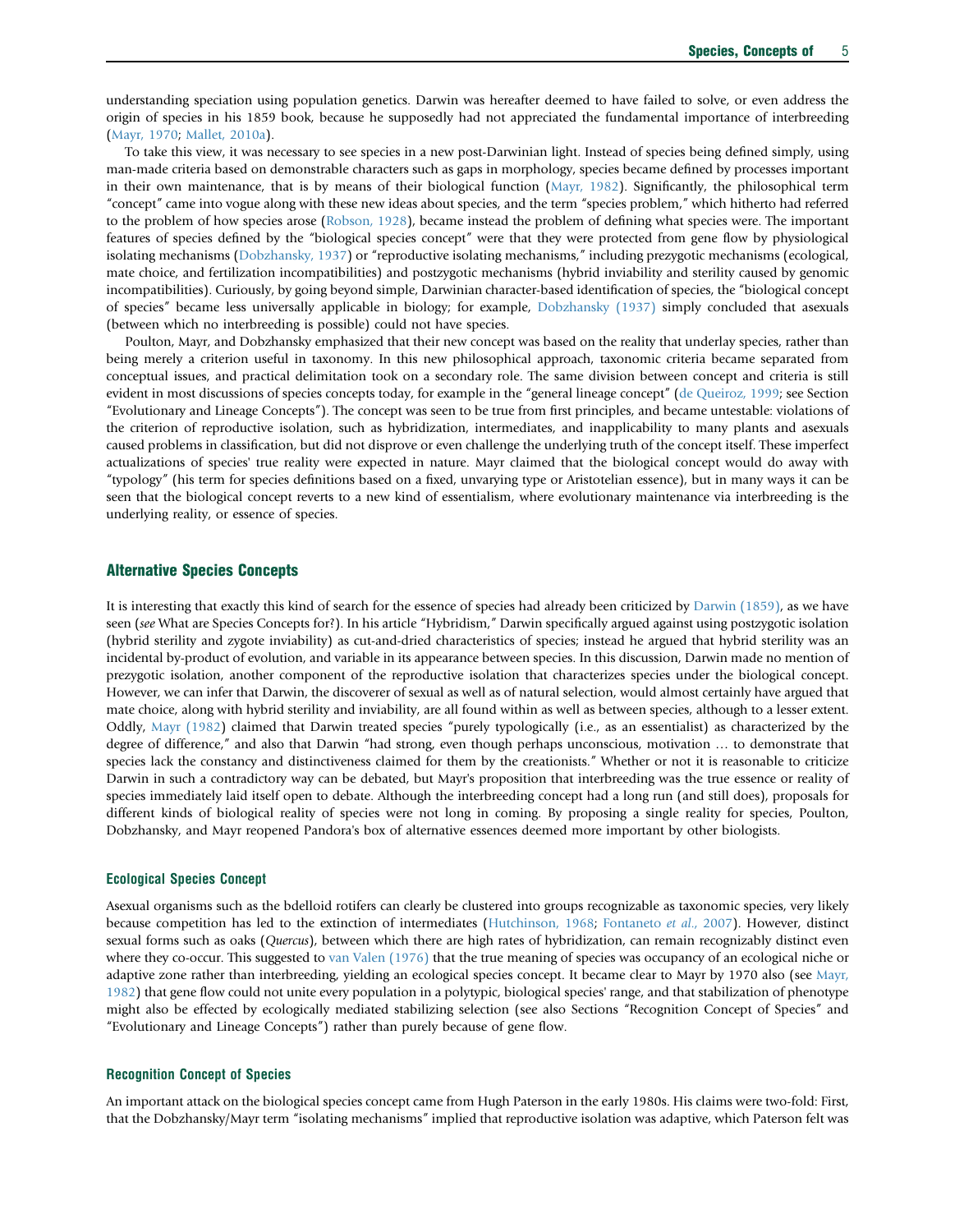<span id="page-5-0"></span>unlikely. Second, that the true reality underlying species was prezygotic compatibility, consisting of mating signals and fertilization signals. According to [Paterson \(1985\)](#page-14-0), this compatibility is strongly conserved by stabilizing selection, whereas isolating mechanisms such as hybrid sterility or inviability are nonadaptive and can be argued to be a result rather than a cause of species separateness. To Paterson, the true reality of species must be adaptive, and the idea that species are held together by beneficial isolating mechanisms was a fallacious argument that relied on adaptation at the whole species level [\(Mallet, 2010a,](#page-14-0) [b](#page-14-0)). Paterson termed his idea of species the "recognition concept" versus Mayr's "isolation concept," and its important characteristics specific mate recognition systems (SMRSs) instead of isolating mechanisms. Species were defined as "that most inclusive population of individual biparental organisms, which share a common fertilization system" [\(Paterson, 1985](#page-14-0)).

The idea is generally recognized as a useful critique and has gained strong currency in some circles. However, it appears also that SMRSs are more or less the inverse of prezygotic isolating mechanisms, and that the recognition concept therefore differs practically from the biological species concept mainly by focusing on the subset of traits acting before fertilization. In addition, the interbreeding concept had always stressed a common gene pool and compatibility within a species, as well as isolation between species.

# Species Concepts Based on History

#### Monophyly

The rise of cladistic methods revolutionized systematics by proposing that all classification should be based on the idea of "monophyly." Cladistics formalized the principle that paraphyletic and polyphyletic taxa were unnatural groupings, which should not be used in taxonomy. It was natural to attempt to apply this idea throughout systematics, all the way down to the species level, leading to a monophyly criterion of species [\(Hennig, 1966\)](#page-13-0), a type of phylogenetic species concept (see Section "Diagnostic Species Concept"). Species were seen as forming when a single interbreeding population became split into two branches or lineages that did not exchange genetic material. In a somewhat different formulation, the cladistic species concept, species are branch segments in the phylogeny, with every branching event leading to a new pair of species [\(Ridley, 1989](#page-14-0)). Otherwise, if only one of the two branches were recognized as new, the other branch would become paraphyletic.

Perhaps the main criticism of this idea is that it could, if applied in taxonomy, cause great nomenclatural instability. Monophyly exhibits fractal self-similarity and can exist at very high or very low levels of the phylogeny, so the precise level at which species taxa exist becomes unclear. Suppose that a new monophyletic form is discovered overlapping with, but remaining distinct from, a closely related local form in the terminal branches of an existing species. Recognition of this taxon as a species would leave the remaining subspecies branches within the original species paraphyletic. Many other branch segments might then need to be recognized at the species level, even if they interbreed and have reticulate, intermingling relationships. Many phylogenetic systematists therefore adopt a different phylogenetic concept, the Section "Diagnostic Species Concept" (below), which can allow paraphyly at the species level.

# Diagnostic Species Concept

The motivation for the diagnostic concept, usually called the "phylogenetic species concept" by its adherents, was again to incorporate phylogenetic thinking ([Hennig, 1966\)](#page-13-0) into species-level taxonomy. There are many cases of hybridization between taxa on very different branches of species-level phylogenies, which suggests that interbreeding and phylogenetic realities conflict. [Cracraft \(1989\)](#page-13-0) also noted that many bird taxa, normally thought of as subspecies, were far more recognizable and stable nomenclaturally than the polytypic species to which they supposedly belonged (see Section "[Genotypic Cluster Criterion](#page-9-0) [and Assignment Tests](#page-9-0)"). Cracraft therefore argued that the polytypic/interbreeding species concept should be rejected, and, in its place, we should use a diagnostic criterion in the form of fixed differences at one or more inherited characters. "A phylogenetic species is an irreducible (basal) cluster of organisms, diagnosably distinct from other such clusters, and within which there is a parental pattern of ancestry and descent". ([Cracraft, 1989\)](#page-13-0). According to Cracraft, species defined in this way are the proper basal, real taxa suitable for phylogenetic analysis and evolutionary studies.

Of course, if diagnostic criteria are applied strictly, rather small groups of individuals, or even single mutant specimens, might be defined as separate species, leading to potentially unbridled taxonomic inflation. Cracraft recognized this and argued that such trivial diagnosable groups would have no parental pattern of ancestry and descent, that is, they are not proper populations. However, this qualification appears similar to an interbreeding criterion of species, whereas the whole approach of using diagnostic characters was an attempt to get away from interbreeding.

Most evolutionary biologists balk at the idea of speciation being merely the acquisition of a new geographically diagnostic character, a DNA substitution or color pattern change perhaps ([Harrison, 1998\)](#page-13-0). Speciation is only a different, or special, kind of evolution if the new species is a distinct population that can coexist locally with its sibling or parent population without losing its integrity.

Characters used to diagnose phylogenetic species may not be shared derived characters; they may be primitive (plesiomorphic) characters, or they may have evolved several times. Therefore, phylogenetic species need not be monophyletic, and could presumably be paraphyletic and perhaps polyphyletic. Cracraft appears confused on this matter: on one hand, he claims that phylogenetic species "will never be nonmonophyletic, except through error" ([Cracraft, 1989\)](#page-13-0), but on the other hand he recognizes that "their historical status may (sometimes) be unresolved because relative to their sister species they are primitive in all respects.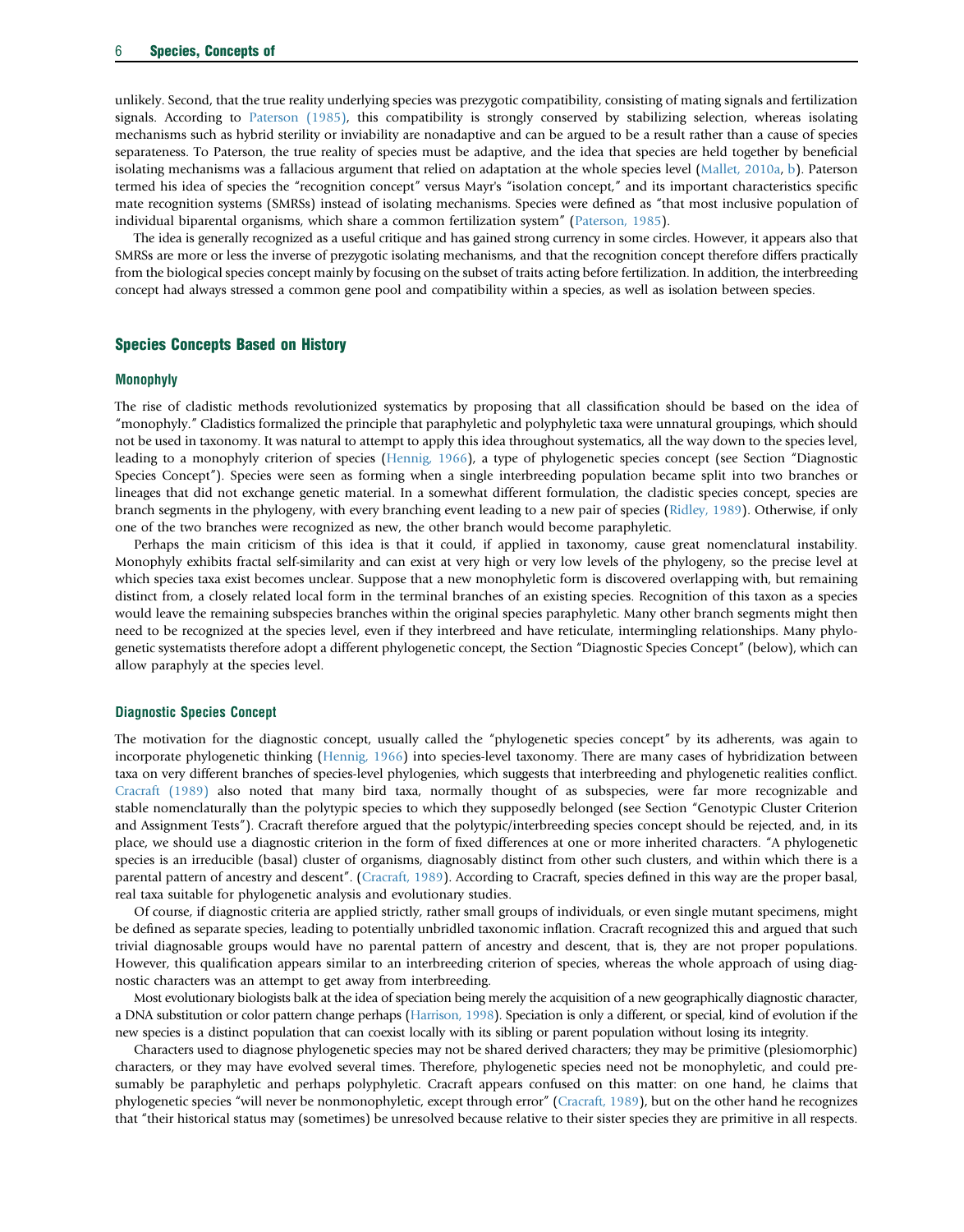<span id="page-6-0"></span>Whether they ... (are) truly paraphyletic ... is probably unresolvable" ([Cracraft, 1989\)](#page-13-0). It seems odd to allow a phylogenetic species even to be paraphyletic (let alone polyphyletic), because paraphyly and polyphyly contravene the basic tenets of phylogenetic systematics, and because one of the main justifications for a phylogenetic species concept is that species defined via other concepts might sometimes be paraphyletic: "the biological species concept cannot be applied to the Thomomys umbrinus complex unless one is willing to accept paraphyletic species, and to do so would be a de facto admission that biological species are not units of evolution" ([Cracraft, 1989;](#page-13-0) also see [Davis, 1997](#page-13-0)). The phylogeneticists' resolution of that problem, using diagnostic characters, leads to the same difficulty all over again! This rather glaring logical inconsistency considerably undercuts the argument for a diagnostic species concept.

In spite of these logical problems, Cracraft highlighted genuine and important practical problems with the polytypic application of the interbreeding concept, and as a result this phylogenetic species concept has been very influential. Many molecular systematists, including botanists ([Davis, 1997](#page-13-0)), took up Cracraft's suggestion and used diagnostic differences between geographic populations, in some cases at single DNA base pairs, as evidence that two forms are separate species even if they intergrade freely at the boundaries of their distribution. Ornithologists and primatologists in particular have used diagnostic characters to reassign many taxa long thought of as subspecies to the level of full species, resulting in rather severe taxonomic inflation (Isaac et al[., 2004](#page-13-0)).

#### Gene Genealogy

Other phylogenetic systematists continued to be interested in monophyly-based species concepts. A problem with a monophyly concept is that a single, true phylogeny of taxa may, in a sense, rarely exist: a phylogeny of species can be seen as an abstraction of the actual genetic history, consisting of multiple organismal genealogies [\(Hennig, 1966\)](#page-13-0), or multiple gene genealogies ([Avise and](#page-13-0) [Ball, 1990](#page-13-0); [Maddison, 1997\)](#page-13-0) where ancestral polymorphism and gene flow may lead gene trees to be discordant with the branching pattern in the species tree. There is now good evidence that occasional horizontal gene transfer and hybridization can cause substantial genetic material to flow between species (Mallet et al[., 2016\)](#page-14-0). Furthermore, there are multiple gene lineages within any population, so that, if such a population were to become geographically or genetically split into distinct forms, it would take some time before each population became fixed for different, reciprocally monophyletic gene lineages at any single gene ([Hudson and Turelli, 2003;](#page-13-0) [Knowles and Carstens, 2007\)](#page-13-0), just as it would take some time to become distinct morphologically recognizable species. The idea of monophyly for whole genomes then becomes hard to define, especially near the species boundary. However annoying, phylogenetic methods and evolutionary theory must face up to these facts [\(Avise and Ball, 1990](#page-13-0); [Maddison, 1997](#page-13-0); [Knowles and Carstens, 2007\)](#page-13-0). Instead it was suggested that monophyletic species could be defined if they formed exclusive sets, where each member's genes were related more closely to members of its own species than to any members of another species. Species were argued to be formed at the fuzzy boundary between reticulate (within species) and divergent (between species) organismal genealogies; it was suggested that such species could be delimited when a consensus or majority of multiple gene genealogies indicated reciprocal organismal monophyly. This was called the "genealogical species concept" ([Baum](#page-13-0) [and Shaw, 1995](#page-13-0)).

Critics argue that this idea has many problems in common with other monophyly concepts of species [\(Davis, 1997;](#page-13-0) [Hudson](#page-13-0) [and Coyne, 2002](#page-13-0)). Geographic forms that have become isolated in small populations or on islands, say, could rapidly become fixed for most gene lineages and become viewed as separate species without any biologically important evolution taking place. Conversely, clearly distinct sister taxa such as humans and chimpanzees still share gene genealogy polymorphisms due to balancing selection at some genes such as the Major Histocompatibility Complex (MHC) genes in humans due to selection for polymorphisms in immunological defense (Klein et al[., 2007\)](#page-13-0). Although balancing selection probably rare, humans and chimpanzees might therefore be classified as the same species under a strict genealogical interpretation.

# Evolutionary and Lineage Concepts

Faced with the problem of studying the evolution of species through time, the paleontologist [Simpson \(1951\)](#page-14-0) proposed his evolutionary species concept, in which a species is "a lineage (an ancestral–descendant sequence of populations) evolving separately from others and with its own unitary evolutionary role and tendencies". In other words, Simpson combined the idea that species were historical lineages with the concept of their evolutionary and ecological role. The key essence here appears to be evolutionary independence. This concept appeals to phylogenetic systematists and paleontologists alike, because of its historical dimension, and to neontologists because of its acknowledgment that biological mechanisms are what make the species real. [De](#page-13-0) [Queiroz \(1999\)](#page-13-0) is one of the more recent reviewers to propose that a single concept, which he calls "the general lineage concept," under which species are segments of population-level lineages, underlies all other species concepts. According to de Queiroz, the other apparently competing species concepts merely emphasize different characters or criteria for species delimitation, but all adhere implicitly or explicitly to the notion that evolutionary separateness of lineage is the primary concept. This is a nice ideal, but vague terms like "evolutionary independence" have little logical force in their application to actual forms that hybridize or undergo genetic exchange. Furthermore, by failing to delimit where species are along the continuum of diverging lineages, de Queiroz sidesteps the whole issue of species definition rather than solving it. The main content of [de Queiroz](#page-13-0)'s (1999) idea seems to be that species often emerge gradually. However, this particular finding had been clarified 140 years earlier.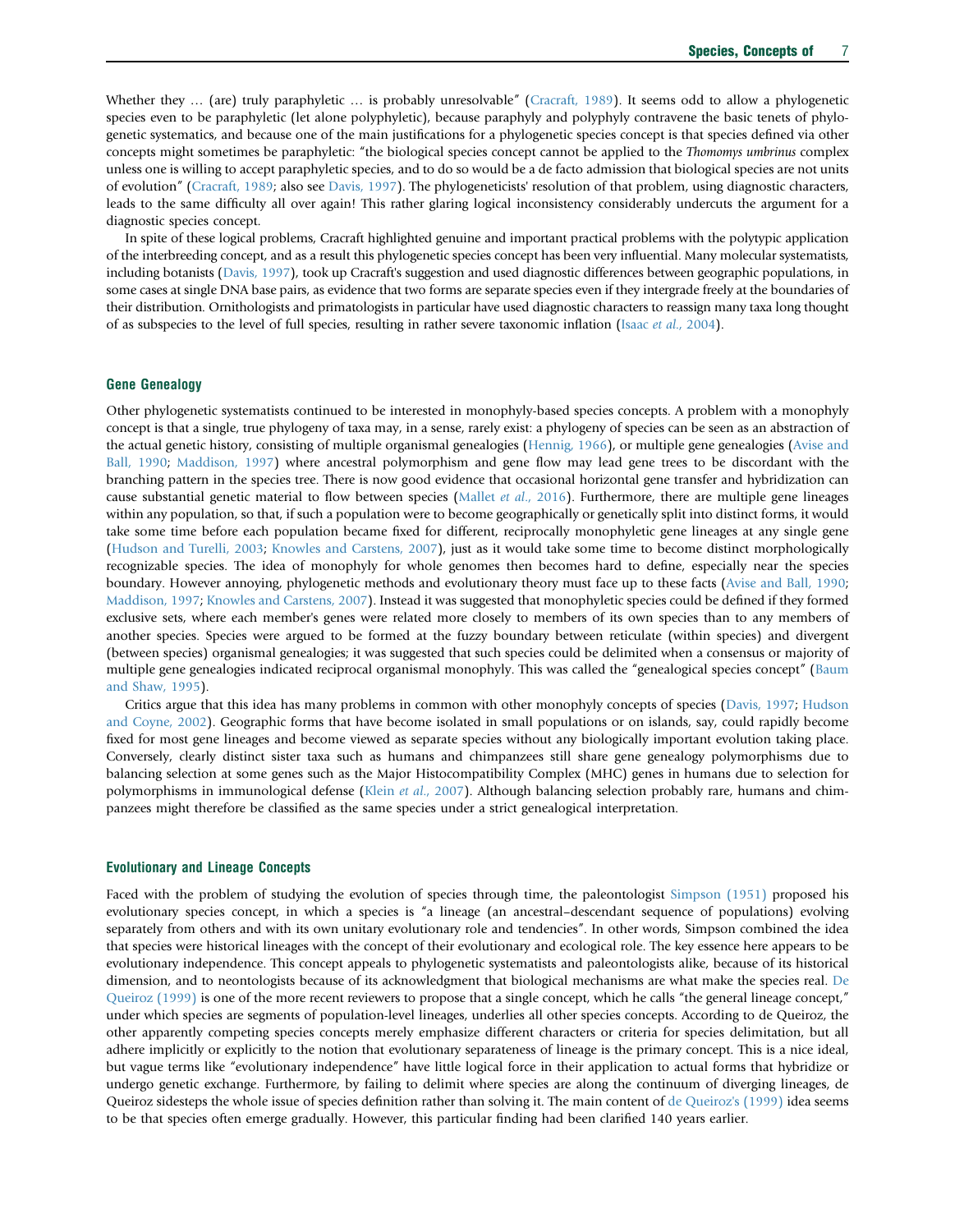<span id="page-7-0"></span>A somewhat similar idea was [Templeton](#page-14-0)'s (1998) "cohesion concept," which combined several competing ideas of species. He accepted criticisms of the interbreeding species concept and attempted to correct it by infusing ideas from the evolutionary, ecological, recognition, and genealogical concepts. Templeton argued that a combination of ecological, reproductive and genealogical cohesion is important for maintaining a species' evolutionary unity and integrity. As well as applying to asexual taxa (too little sex), Templeton also applied his idea to species like oaks that undergo frequent hybridization and gene flow (too much sex for the interbreeding concepts).

#### Multispecies Coalescent and the Species Tree

The General Lineage and Diagnostic Concepts of species pay little attention to the gene genealogical discordance that make definitions of monophyly and lineage so difficult. Recently, the theory of the coalescent, which views gene genealogical processes backwards in time, has enabled new approaches to estimating phylogeny and discovery of the original species tree. This backwardin-time approach differs from classical forward population genetics in that a population sample (usually of gene sequences) allows inferences of the demographic state of the populations or species in the past. The coalescent framework provides huge computational advantages because inference is based on statistical modeling only of sampled sequences and their ancestors, rather than requiring modeling the entire unsampled population currently extant. One may conceive of a species taxon that joins backwards in time with a sister lineage as two branches in coalescent-based species tree, even though ancestral polymorphisms may remain in one or both gene lineages. By statistically accounting for shared variation due to incomplete lineage sorting of ancestral polymorphism, methods underpinning the Multispecies Coalescent (MSC) relax the assumption of reciprocal monophyly of genes when estimating a species tree ([Knowles and Carstens, 2007](#page-13-0)). Furthermore, unlike the Genealogical Species Concept, which ignores gene tree estimation errors, a statistical model can accommodate uncertainties in gene trees probabilistically.

An estimated species tree suggests a method of delimitation of species. In the simplest case, delimitation of species can be seen as a test between two competing models: a one-species model which assumes that the gene trees for different loci fluctuate according to the standard neutral (coalescent) theory within a single population, and the two-species model which assumes two species populations that diverged some time ago, so that there will be greater concordance among the gene trees across loci within than between species ([Yang and Rannala, 2010\)](#page-14-0). This basic method can be extended to MSC analysis of larger species trees, and there are now various implementations ([Grummer](#page-13-0) et al., 2014; [Yang and Rannala, 2014](#page-14-0); [Leaché,](#page-13-0) et al., 2014; [Sukumaran,](#page-14-0) et al., [2021\)](#page-14-0). In a justification of the idea, the two-species model without gene flow was argued to correspond to the Biological Species Concept because of the assumption of strict branching of the species tree, which assumes that gene flow ceased at some time in the past [\(Yang and Rannala, 2010](#page-14-0), [2014\)](#page-14-0). This delimitation method can also be viewed as uniting the Biological Species Concept with a Phylogenetic/Evolutionary Concept of species, by requiring a separate lineage concept of species based on splits in the species tree.

However, the "species tree" exhibits the same fractal self-similarity of all phylogenetic trees. It is arguable that the MSC alone is poorly suited to delimiting species, because many local populations that have some genealogical concordance might be thereby delimited as separate species, even if there is considerable gene flow between them [\(Sukumaran and Knowles, 2017](#page-14-0); [Jackson](#page-13-0) et al., [2017;](#page-13-0) Barley et al[., 2018](#page-13-0); [Chambers and Hillis, 2020](#page-13-0)). Different extant human populations (Americans, Asians, Europeans, Africans) can readily be delimited into separate species using the [Yang and Rannala \(2014\)](#page-14-0) method [\(Jackson](#page-13-0) et al., 2017). The method therefore seems to suffer from the same problem of over-splitting and taxonomic inflation as the phylogenetic species concept. The utility of the estimated "species tree" is not in doubt, but this tree delimits any distinguishable populations, rather than just those populations that biologists think of as species.

#### Species Delimitation via a Heuristic

These criticisms led the authors of one of the MSC species delimitation methods to agree that the MSC is really a method for delimitation of populations, and to argue that the use of the MSC in species delimitation would require in addition some divergence heuristic (Leaché et al[., 2019](#page-13-0)). Such heuristics could be simple, for example cut-offs based on genetic divergence of sequences between species. For example, a rule of thumb widely employed in bacteriology is to use > 97% similarity of the 16S rRNA sequence [\(Edgar, 2018\)](#page-13-0), while a rule proposed for eukaryotic species is based on  $> 97%$  similarity at the mitochondrial "barcode" locus (a fragment of the cytochrome C oxidase I gene) (Hebert et al[., 2003](#page-13-0)). These have the drawback that they are not based on the whole genome, and therefore may display the history only of that gene, and not of the whole genome. A more complex suggestion for the whole genome was to use a "genealogical divergence index" to ensure that coalescence within each species is considerably more recent than among between sister species ([Jackson](#page-13-0) et al., 2017; Leaché et al[., 2019\)](#page-13-0).

# Dissent: Maybe Species are not Real

Throughout the history of the species debate, starting with Darwin, there have been some who argue that species are not individual real objects, but should instead be considered man-made constructs, merely useful in understanding biodiversity and its evolution. These people are not necessarily nihilists, who deny that species exist: they simply argue that morphological and genetic gaps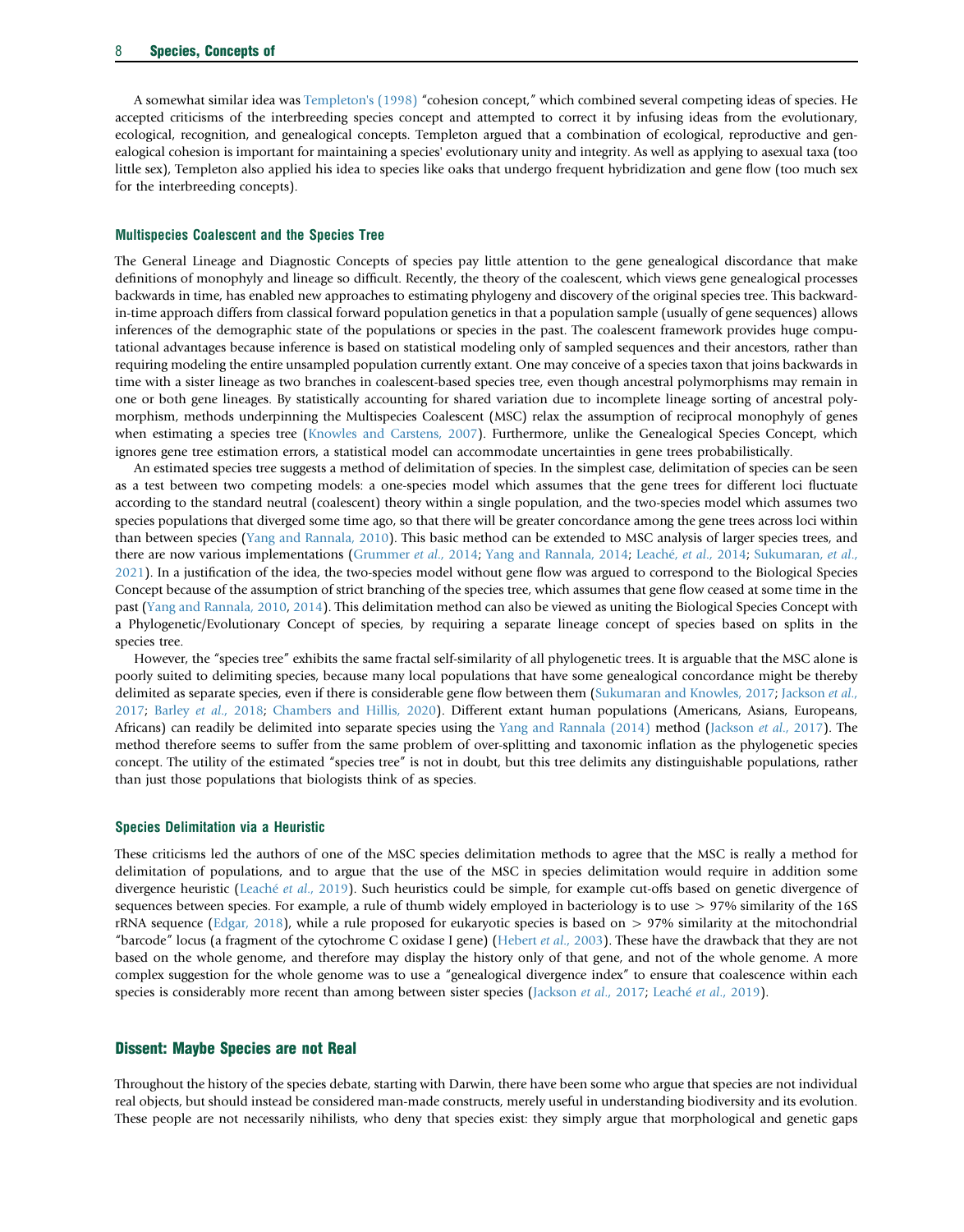between actual populations would be more useful for delimiting species than inferred processes underlying evolution or maintenance of these gaps. By their refusal to unite these ideas under a single named concept, this silent majority has rarely found a common voice.

# Taxonomic Practice

Taxonomists are on the front line of the species battle, because it is they who ultimately decide whether to lump or split taxa, and at what level to name them as species. If the objectivity and individuality of species as the primary taxon exists, taxonomists' activities do not seem to have been made any easier. Many taxonomists have simply ignored or denied belief in the evolutionary reality of species. In any group, it is probably true to say that at least 10% of taxonomic species are subject to revision because of the practical difficulties in delimitation.

For this reason, since the rise of the polytypic/interbreeding species concept, there has been little impact of the postwar species concepts on practicing taxonomists, even while the debate raged around them, at least up until the 1980s. Procedure, at least in zoology, was more or less as follows: geographic variants, which blended (or were thought to be able to blend) together at their boundaries were united within a single, polytypic species, unless morphological or genetic differences were so great that it seemed necessary to recognize two species. However, whenever two divergent forms differing at several unrelated traits overlapped spatially, they were recognized as separate species even if a few intermediates suggested some hybridization or gene flow. Some taxonomists regarded subspecies as artificial taxa to be avoided, and may either have ignored geographic variation, or elevated subspecies of formerly polytypic species to the rank of full species. But good taxonomic practice on species remained broadly similar across most branches of systematics, and involved careful analysis of multiple, chiefly morphological character sets tested in large samples of specimens collected from as many geographic regions as possible.

This view on species and subspecies had led to a steady reduction in the numbers of recognized species in zoology, as more and more dubiously separated taxa, previously ranked as species, became inserted as subspecies or local populations into larger and larger polytypic species. Recently, however, the diagnostic version of the phylogenetic species concept (see Section "[Diagnostic](#page-5-0) [Species Concept](#page-5-0)") has been making strong inroads into zoological nomenclature, with the result that counts of species on continents are again climbing as former subspecies are re-elevated to the species level, in spite of intergradation at their boundaries (Isaac et al[., 2004\)](#page-13-0). However, the situation could get much worse; many Heliconius butterflies, for example, have over 30 geographic subspecies per species, all of which can be diagnosed easily. The numbers of bird and butterfly species could easily increase 2–10 times in some groups if the diagnostic criteria were generally adopted, and indeed in some well-known groups, for example primates, a doubling of species numbers has already been observed. Most of these increases have come from reclassification of known subspecies or populations, rather than from discovery of new populations (Isaac et al[., 2004\)](#page-13-0). The one reality that is clear in species-level taxonomy is that the species is not real enough to remain at the same taxonomic rank while fashions in species concept change. This provides evidence that actual species taxa have been and still are man-made groupings that do not employ objective biological or evolutionary essences, even if such essences exist.

#### Populations are Evolutionary Units, not Species

Botanists deal with geographically variable organisms with low powers of dispersal, and have tended not to be as happy with the polytypic/interbreeding concept applied with such apparent success in zoology. Meanwhile, the strong surge in experimental population genetics and evolutionary studies that followed the books by Dobzhansky, Mayr, and Stebbins has led to a greatly improved understanding of gene flow in natural populations. Gene flow, even in quite mobile animals such as birds or butterflies, may not unite distant populations into a common gene pool. If such populations only rarely exchange genes, then gene flow across the range of a continental species is clearly insufficient to explain species integrity, because it would be outweighed easily by weak local patterns of adaptation or genetic drift [\(Endler, 1977\)](#page-13-0).

This increasing input of population biology into systematics and evolution led to the proposal by [Ehrlich and Raven \(1969\)](#page-13-0). [Levin \(1979\),](#page-13-0) and others that species are not real biological units at all; instead, local populations are the only real groupings united by gene flow within a common gene pool, and which adapt to local conditions, compete, and so on. Any homogeneity of ecological niche or genetics over the range of a species might be owing either to recent spread and simple evolutionary inertia or to similar stabilizing selection everywhere. To these authors, species exist and are real in local communities, but it is fallacious to treat distant populations in the same way.

This viewpoint is generally understood and respected by population biologists, but curiously has not been incorporated explicitly into current thinking on species in systematics and evolution. Perhaps there is a sneaking suspicion that even very low levels of gene flow may explain species integrity over wide areas, even though it is clear from delimitation using the Multispecies Coalescent (see above) and Assignment Tests (see below) that distinguishable populations can be detected within species.

## Hybridization and Introgression

A major problem with the reality of species is that gene flow is often found between species. In Mayr's time [\(1970\)](#page-14-0), hybridization among species was deemed rare and a relatively unimportant threat to the integrity and reality of biological species, but recent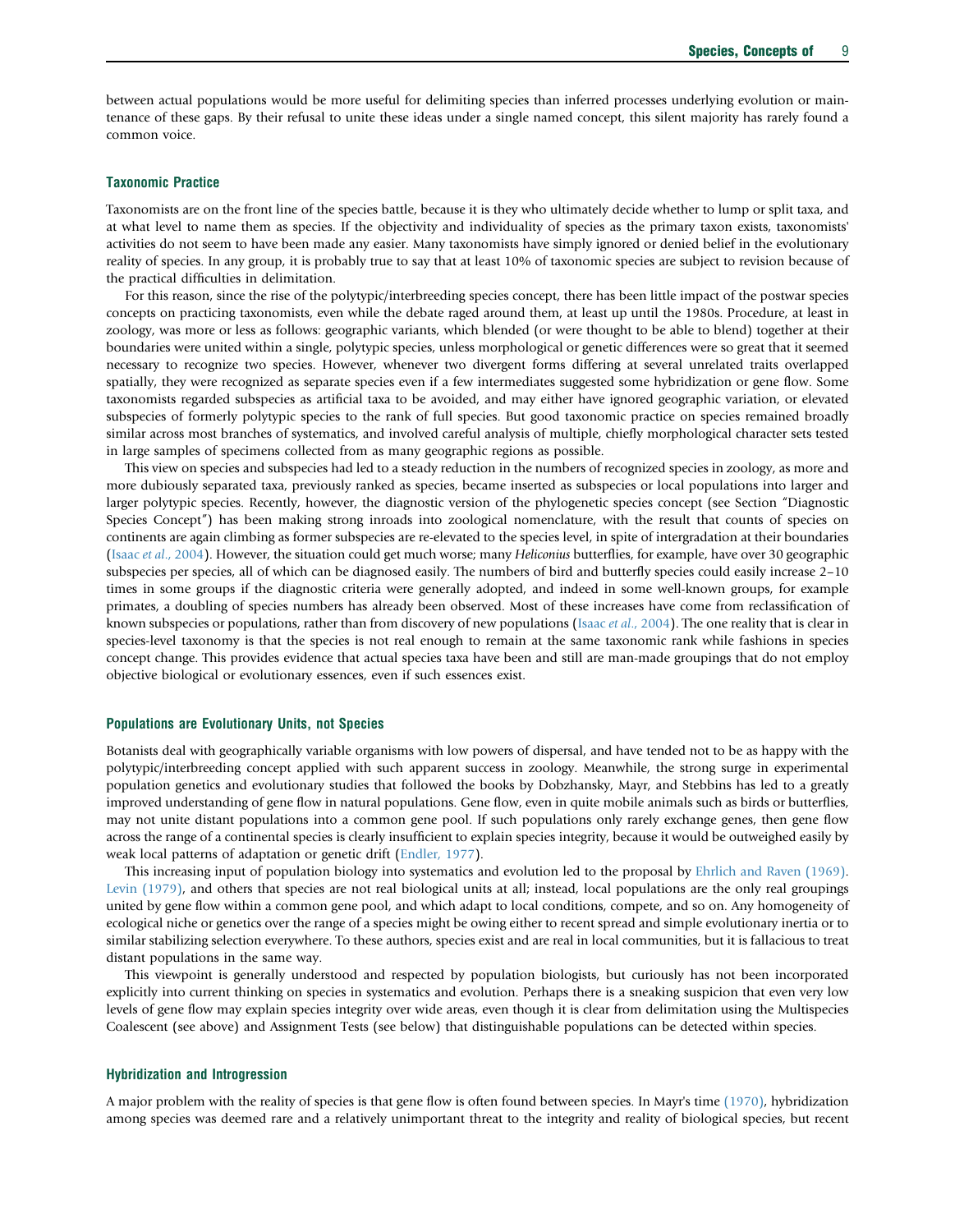<span id="page-9-0"></span>genomic data shows abundant evidence of horizontal gene transfer and admixture among species (Mallet et al[., 2016\)](#page-14-0). Probably, in most cases, there is less gene flow per generation between nominal species than among ecological races or hybridizing nominal geographic subspecies, but the differences between species and populations are clearly a matter of degree rather than of kind, as far as gene flow is concerned. This is a major reason why delimitation under the multispecies coalescent requires a heuristic cut-off in addition to a test of distinctness (see Section "[Species Delimitation via a Heuristic](#page-7-0)").

Perhaps the most important heuristic of all is sympatry [\(Mayr, 1970](#page-14-0); [Chambers and Hillis, 2020](#page-13-0)): if two genomically distinct populations are found in sympatry, most would want to call these populations separate species, even if there is evidence for ongoing gene flow and genealogical reticulation. However, even here there are problems. Many organisms have ecological races or ecotypes, for example stable populations of phytophagous insects feeding on different hosts; these are often interfertile and may hybridize where they meet in sympatry [\(Mallet, 2008](#page-13-0); [Lowry, 2012](#page-13-0)). Although ecological races have the character of separate species, systematists on the whole do not regard them as species, and most have not been named by taxonomists. To deal with this, one might classify sympatric taxa as species via an additional heuristic; that hybridization leading to gene flow between such genomically distinguishable taxa is less than about 1% per generation in nature ([Mallet, 2008](#page-13-0)).

#### Phenetic Species Concept

In the 1960s and 1970s, a major systematics movement proposed numerical methods in taxonomy now usually referred to as "phenetics". Pheneticists, as they were called, argued that taxonomy and systematics should be based on multivariate statistical analysis of characters rather than on underlying evolutionary or biological process information. If taxa were defined by nonevolutionary criteria, studies of evolution would be freed from the tautology of testing hypotheses about processes, when those same processes are used as assumptions in the definitions of the taxa under study. Species, like other taxa, would be defined in numerical taxonomy on the basis of multivariate statistics, as clusters in phenotypic space ([Sokal and Crovello, 1970](#page-14-0)).

Phenetics was reviled by those who believed that classifications should be phylogenetic. However, for species the approach is closely similar to the intuitive methods adopted by most taxonomists, who use multiple morphological or genetic characteristics to sort individual specimens into discrete groups between which there are few intermediates (see Section "[Ecological Species](#page-4-0) [Concept](#page-4-0)"). Some large areas of practical taxonomy are based purely on this phenetic approach. For instance, hospitals often use a battery of biochemical tests to assign microbes to species taxa ([Claridge](#page-13-0) et al., 1997), although in some cases today by DNA sequence-based tesst. The usefulness of this taxonomic method is attested by its continued success in public health for predicting pathogeneticity and antibiotic sensitivity.

Phenetic classifications based on morphology introduce the danger that, if convergent characters are used as data, one may group unrelated forms into polyphyletic taxa. In addition, single gene polymorphisms and sexual dimorphism can affect multiple morphological characters. This could lead to a recognition of multiple species within polymorphic populations. Sibling species, however, could be lumped into the same species using a phenetic approach, unless a set of highly diagnostic characters could be found. Nonetheless, these problems are mainly due to the lack of characters found in morphological datasets. Phenetic methods have proved much more successful in distinguishing unrelated, although cryptic, taxa from polymorphic forms when coupled with molecular genetics techniques developed since the 1960s, including allozymes and DNA-based methods ([Avise, 1994](#page-13-0)).

# Genotypic Cluster Criterion and Assignment Tests

For morphological or genetic gaps to exist between species, gene flow (if any) between species must be balanced by an opposing force of disruptive selection. In his own work, the first author had studied hybrid zones between geographic forms of butterflies, and attempted to show that a practical statistical definition of species versus geographic races could be constructed using morphological and genetic gaps alone, rather than employing the phylogenetic or evolutionary processes that caused the gaps to exist.

However, to define species by means of the gaps between them requires consideration of the nature of the gaps to avoid falling into the trap of defining polymorphic forms as separate species, or of lumping sibling species. Rather than merely using external morphology, in difficult cases we could consider genetics as well. DNA has a digital, rather than analog code, so there are genetic gaps between virtually any pair of individuals. Clearly, then, we cannot use just any discreteness at the genetic level to define species. Separate sexes and polymorphic female forms of mimetic Papilio butterflies also have gaps between them in exactly this way. A genetic element, which may be a single base pair, an allele at a gene, the entire mitochondrial genome, a chromosomal rearrangement, or perhaps a sex chromosome, may determine the genetic or morphological differences between such polymorphic forms.

To be considered part of a single local population, and therefore part of the same local species, we expect that polymorphic genetic elements like mimicry genes and sex chromosomes will be approximately randomly combined with polymorphisms at genetic elements found on other chromosomes or extrachromosomal DNA. Each individual may be a distinct multilocus genotype, but we recognize a single grouping of genotypes because polymorphisms at one genetic element are independent of polymorphisms at others. Conversely, if alleles at one locus are strongly associated with alleles at other, unlinked elements (i.e., linkage disequilibrium or gametic disequilibrium), we have evidence for more than one separate population; if these two populations overlap spatially, the groupings are probably also separate species.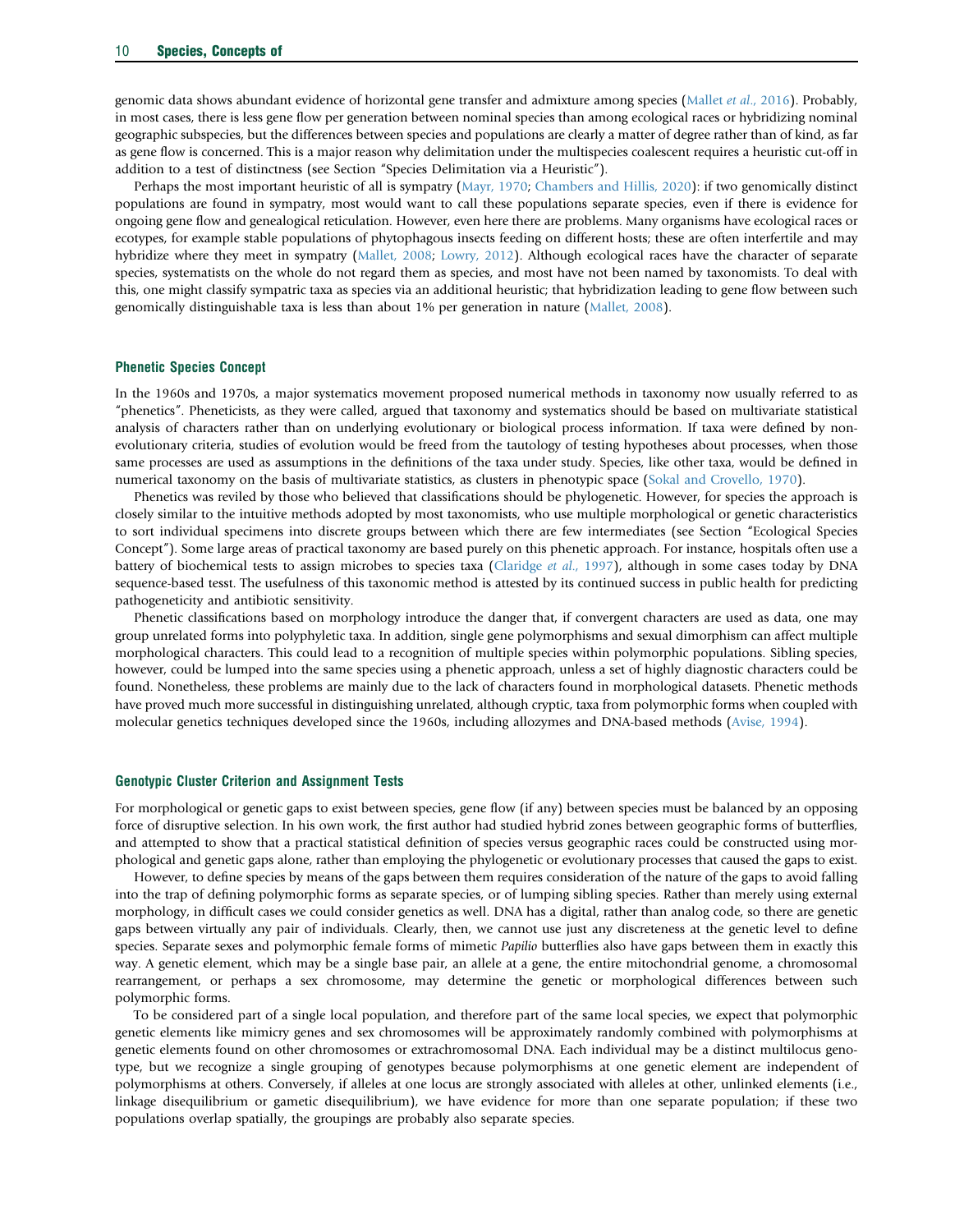<span id="page-10-0"></span>

multilocus genotype, or phenotype determined by multiple loci

Fig. 1 Heuristic for species delimitation: genotypic clusters identifiable in sympatry. A sample of individuals is made at a single place and time. Numbers of individuals are represented by the contours in multidimensional genotypic space. Peaks in the abundance are represented by " $+$  ". Two species are detected if there are two peaks in the genotypic distribution (right, bimodal distribution; also see Jiggins and Mallet (2000)). Otherwise the null hypothesis of a single species is not rejected (left, unimodal distribution). This method is agnostic to species concept: it depends on the pattern of genotypes only. Note: the axes represent multidimensional morphological/genotypic space, not geographic space. Reproduced from Jiggins, C. D., Mallet, J., 2000. Bimodal hybrid zones and speciation. Trends in Ecology and Evolution 15, 250–255.

Many of us therefore proposed a "genotypic cluster criterion" for species [\(Mallet, 1995](#page-13-0); [Feder, 1998\)](#page-13-0). [Avise and Ball \(1990\)](#page-13-0) pioneered the basic idea using the frequencies of allozyme loci and gene sequences of mitochondrial DNA, but called the method "genealogical concordance". The term "genomic cluster" would perhaps be a more appropriate synonym in today's postgenomic age. Species are recognized by morphological and genetic gaps between populations in a local area rather than by means of the phylogeny, cohesion, or reproductive isolation that are responsible for these gaps [\(Mallet, 1995\)](#page-13-0). In a local area, separate species are recognized if there are several clusters separated by multilocus phenotypic or genotypic gaps. A single species (the null hypothesis) is recognized if there is only a single cluster in the frequency distribution of multilocus phenotypes and genotypes. The genotypic gaps may be entirely vacant, or they may contain low frequencies of intermediate genotypes, or hybrids (Fig. 1). The definition is useful because one avoids tautological thinking: hypotheses about speciation or phylogeny of taxa become independent of assumptions about the nature of reproductive isolation or phylogeny underlying the taxa studied.

Statistical procedures, "assignment tests" based on multilocus allelic data are today regularly used to estimate the numbers of genotypic clusters from individual multilocus genotype data ([Pritchard](#page-14-0) et al., 2000; Falush et al[., 2003;](#page-13-0) [Huelsenbeck and](#page-13-0) [Andolfatto, 2007](#page-13-0)): if such genetic clusters are statistically distinguishable in sympatry, most would agree that separate species are detected. Similarly, species delimitation by means of the multi-species coalescent (MSC; see Section "[The Multispecies](#page-7-0) [Coalescent and the Species Tree](#page-7-0)") in sympatry would similarly provide a test for the existence of sympatric genotypic clusters.

Genotypic clusters are neither profound nor original; the idea traces the earliest use of the method to Darwin'[s \(1859\)](#page-13-0) morphological gap criterion of species (see Darwin's Morphological Species Criterion), although earlier sources probably employ similar ideas since acceptance of evolution is not required to identify species on the basis of character distribution. Many similar proposals have been made [\(Simpson, 1937](#page-14-0); [Hutchinson, 1968](#page-13-0); [Sokal and Crovello, 1970;](#page-14-0) [Avise and Ball, 1990](#page-13-0); [Cohan, 1994](#page-13-0); [Smith, 1994](#page-14-0)). The approach is essentially the same in most taxonomic decisions (see Taxonomic Practice), in the phenetic concept (see Subsection "[Phenetic Species Concept](#page-9-0)"), and in a practical application of the biological species concept (see below). Multilocus genotypic clusters are almost universally applied as a criterion of speciation in theoretical models of sympatric speciation (e.g., [Dieckmann and Doebeli, 1999;](#page-13-0) [Gavrilets and Waxman, 2002](#page-13-0); [Kondrashov and Mina, 1986;](#page-13-0) [Kondrashov and Kondrashov,](#page-13-0) [1999](#page-13-0)): in these models, a bimodal genotypic distribution evolves via reproductive isolation, but it is the demonstration that a pair of genetically divergent groups of individuals emerge from a single population, rather than the mere existence of hybrid inviability or mate choice, that is required for evidence of speciation.

Asexual forms, unclassifiable under the interbreeding concept, and arbitrarily definable at any level under concepts depending on phylogeny, can be clustered and classified as genotypic clusters in exactly the same way as sexual species. The precise taxonomic level of species clustering for asexuals is somewhat arbitrary, as in the phylogenetic concepts, but at least the method acknowledges this arbitrariness rather than purporting to use some higher evolutionary principle. Many asexual forms such as bdelloid rotifers have clearly distinguishable species taxa [\(Hutchinson, 1968;](#page-13-0) [Fontaneto](#page-13-0) et al., 2007), probably due to ecological selection for distinct characteristics. In bacteria, competition is thought to structure largely asexual populations with occasional promiscuous horizontal gene transfer into recognizable genetic clusters ([Cohan, 1994,](#page-13-0) also see Subsection "[Ecological Species Concept](#page-4-0)"). Thus, reproductive isolation may help but is not required to be complete for the existence of a genotypic cluster.

Critics have argued that the genotypic cluster criterion in sexual species is nothing other than a gene flow concept of species under a different guise. This is true for one specialized interpretation of gene flow in sexual populations. If we label gene flow as successful or effective, as opposed to treating gene flow as the per generation rate of hybridization and backcrossing, we can see that a gene flow criterion becomes similar to the genotypic cluster criterion. To find whether a hybridization or gene flow event is successful, we must either follow the fate of every gene through all possible descendants for all time, or we may examine the genotypic state of a population and determine if genes from one form are mixed randomly with genes from another form. Looking for random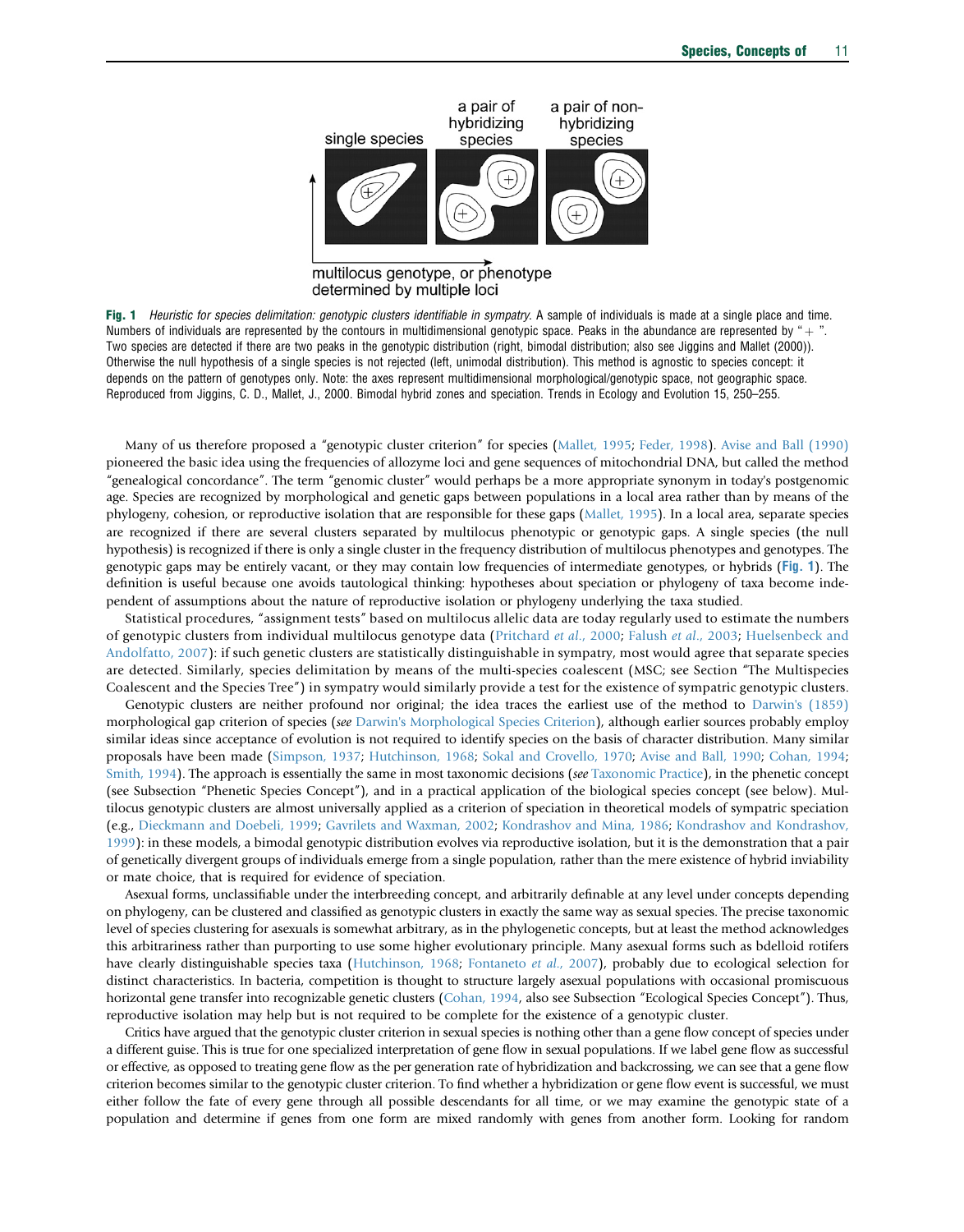associations of genes within genotypes in the genotypic cluster approach will be methodologically the same as a genotypic analysis to determine whether a population is interbreeding, but the latter requires additional assumptions. The genotypic cluster criterion in sexual species could thus be looked upon simply as a practical application of the biological species concept. However, one may prefer the genotypic cluster criterion to the interbreeding concept, if only because its name emphasizes that the definition is character-based, rather than actually based on interbreeding, and is thus applicable to asexuals as well as sexual species.

If a single geographic race, which previously intergraded at all its boundaries with other geographic races, were to split into two forms that coexist as separate genotypic clusters, we could have a situation where the original polytypic species became paraphyletic. The new species has been derived from only one of the component subspecies. Thus, paraphyly of species would be permitted under this definition, as in both interbreeding and diagnostic concepts.

#### The Unreality of Species in Space and Time: Races Versus Species

Geographic races often form clusters differing at multiple loci from other races in the same species. The interbreeding concept or genotypic cluster criterion can be used to justify a classical polytypic species if the various geographic races meet at contact zones that contain abundant intermediates (hybrid zones). We sample multilocus genotypes or phenotypes in local areas of overlap and determine whether a single peak (one species, i.e., abundant hybrids) or two peaks (two different species, i.e., rare hybrids) are evident in the local genotypic distribution ([Fig. 1](#page-10-0)). Hybridization may occur, but if it is so rare that character and genotypic distributions remain distinctly bimodal in zones of overlap, we usually classify them as separate species, even under the interbreeding concept.

Although this spatial extension of the local species is practical to apply to any pair of forms in contact, it is unlikely to lead to general agreement. The problem is that hybrid zones can be very narrow and may have separate forms that are highly distinct at multiple characters or loci, in spite of complete unimodal blending in local areas of overlap. Even adherents of the interbreeding concept are reluctant to lump such geographic forms within the same species. Examples include North American swallowtail butterflies (Papilio glaucus/Papilio canadensis; see Hagen et al[., 1991](#page-13-0)) and European toads (Bombina bombina/Bombina variegata; see [Szymura, 1993](#page-14-0)).

An even worse problem is found in ring species, which form a continuous band of intergrading subspecies, but whose terminal taxa may be incompatible, and overlap without intergrading. Commonly cited examples are the herring gulls and lesser blackbacked gulls (Larus argentatus complex) and the Ensatina [\(Mayr, 1970;](#page-14-0) Irwin et al[., 2001\)](#page-13-0). Similarly, although most hybrid zones between European Bombina are unimodal, the same pair of taxa may have bimodal genotypic distributions in other zones of overlap [\(Szymura, 1993\)](#page-14-0). Thus, geographic forms may be apparently conspecific in some areas, but overlap as separate species in other areas. Finally, if distinct populations are geographically isolated and there is no area of overlap, one cannot disprove the null hypothesis of same species under interbreeding or genotypic cluster criteria, but biologists are reluctant to unite such populations if they are very divergent. Laboratory hybridization could be tried, but many overlapping species are known to hybridize freely in captivity, while remaining separate in nature. There are good examples even in our closest relatives, the great apes, for instance the bonobo (Pan paniscus) versus the chimpanzee (Pan troglodytes), and among the gorillas [\(Uchida, 1996](#page-14-0)), but similar decisions must be made in almost any animal or plant group.

The problem of extending local species criteria spatially is due to the way in which spatially separated lineages diverge: time since population divergence is usually somewhat correlated with geographic distance. Paleontologists face a similar temporal problem when classifying fossils in different strata. Evolutionary rates may vary, but all lineages must ultimately be continuous, so there may be no very logical place to put a species boundary in time any more than there is in space. Paleontologists, like neontologists, use operational species on the basis of morphological gaps between taxa from the same and different time periods ([Simpson, 1937](#page-14-0); [Smith, 1994\)](#page-14-0).

These difficulties show why there is no easy way to tell whether related geographic or temporal forms belong to the same or different species. Species gaps can be verified only locally and at a single point in time. One is forced to admit that Darwin's insight is correct: any local reality or integrity of species is greatly reduced over large geographic ranges and time periods (see [Mayr, 1970](#page-14-0) and Section "[Biodiversity in Space and Time](#page-12-0)").

# The Importance of Species Concepts for Biodiversity and Conservation

# Traditional: Species as Real Entities

Different species concepts seek to define species in mutually incompatible ways. Thus, a monophyletic species concept seems not very useful to evolutionary biologists because of difficulties with multiple gene genealogies and paraphyletic remnants. In contrast, the interbreeding concept and other concepts incorporating biological processes of species maintenance (e.g., recognition, ecological, evolutionary, and cohesion concepts) suffer in the eyes of phylogenetic systematists because they lack phylogenetic coherence and produce paraphyletic taxa, or worse. If we were to allow the basal unit of our taxonomy to incorporate paraphyly, it would be harder to justify a strict adherence to monophyly at other taxonomic levels. It is beyond the scope of this article to resolve these difficult issues, but these conceptual conflicts fuel the continued debate, and also highlight the fact that if species are indeed real, objective biological units, their unifying reality has been extremely difficult to verify.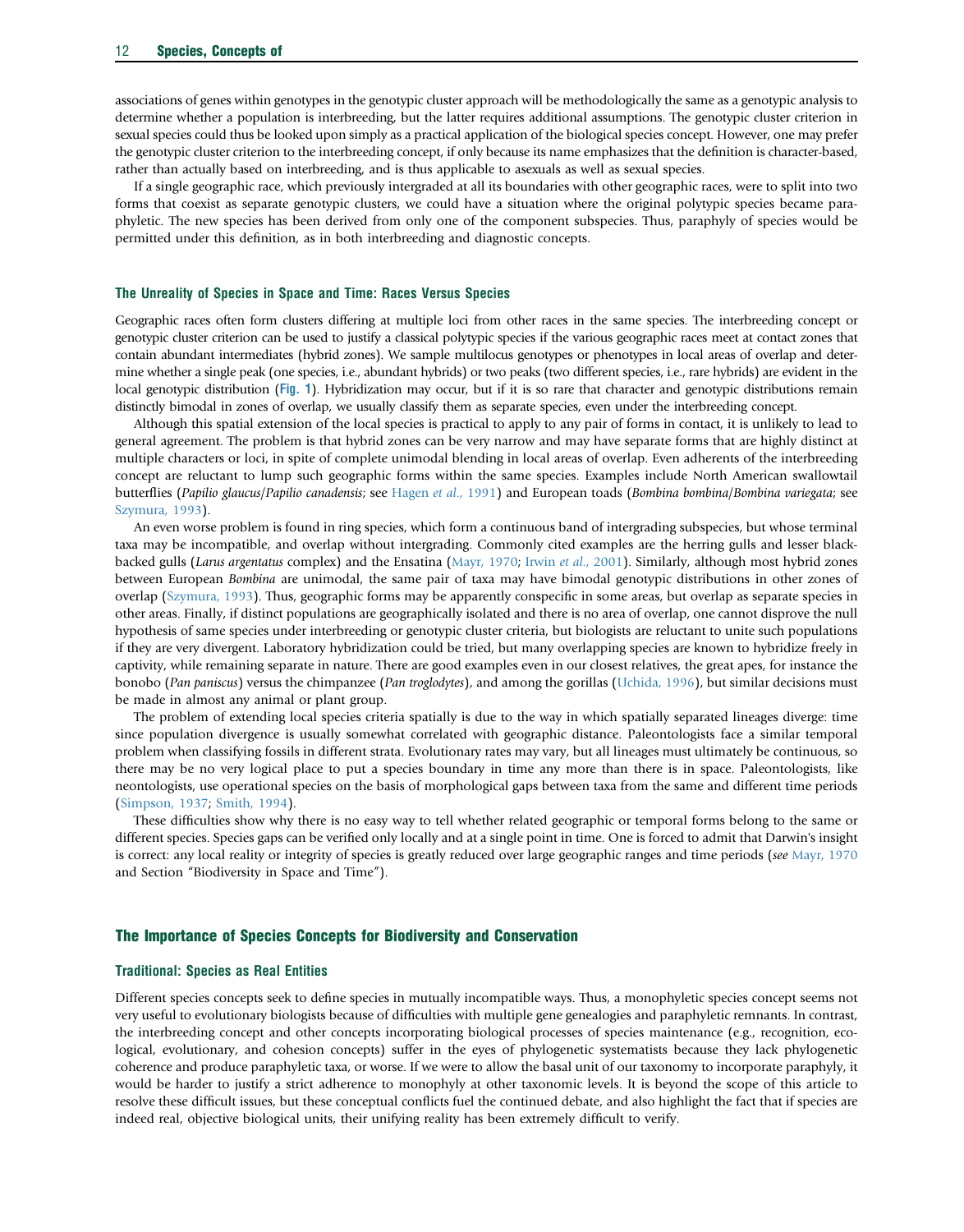<span id="page-12-0"></span>Many ecological and biodiversity studies of actual organisms ignore these difficulties and assume that species are objectively real basal units. Thus, in ecology, we have theories of global species diversity. In conservation, we have the Endangered Species Act in the US, which prescribes the conservation of threatened taxa we call species. Populations not viewed as species, particularly putative hybrid taxa (like the red wolf, Canis rufus, of the southeast US), became seen as less valuable, even if rare. How do we recognize that a taxon is hybridized? Obviously, to be a hybrid, it must be a mere intergrade between two, real, objectively identifiable entities. The Endangered Species Act had a tendency to view species as important real conservation units and hybrids as unimportant. It did this because it incorporated the species concept in vogue at the time of its enactment, that is the biological species concept, in which hybridization is seen as an unnatural breakdown in isolating mechanisms ([Mayr, 1970\)](#page-14-0).

#### Alternatives: Genetic Differences More Valuable Than Species Status

Increasingly, as we have seen, hybridization and gene flow among species became recognized as important in many groups, and in 1990 the hybrid policy of the Endangered Species Act was rescinded. Today, although some hybrid populations are eligible to be viewed as valuable in conservation, others, especially hybrids with invasive taxa can be a problem for conservation. Despite much discussion, no replacement policy about hybrids has been forthcoming. There is undoubtedly a new acceptance that other levels in the taxonomic hierarchy are important elements of biodiversity. The diagnostic concept of species, while claiming to support the basal, objective nature of species, may be useful in that it encourages recognition of important biodiversity at level lower than the interbreeding concept, for example subspecies within polytypic species. Conservation geneticists today often advocate the conservation importance of "evolutionary significant units," "management units," or "stocks" (a fisheries term) defined below the species level by means of various criteria along the continuum of genetic differentiation at molecular markers [\(Moritz, 1994\)](#page-14-0). But the reality of spatiotemporally extended species continues to elude us, and biodiversity in terms of numbers of species, including endangered species, remains difficult to measure. We argue that this will always be the case. Because populations evolve, cohesion over large regions of space and time will continue to break down. If this is so, then it might seem best to adopt some other measure of conservation value that relies purely on genetic differentiation, for instance, at molecular genetic markers.

# Species Differences as Ecologically Important Markers

However, there are many who would oppose just using molecular divergence as a measure of biodiversity. Species of sexual macroorganisms within a local area such as a nature reserve are, for the most part, easily and objectively identifiable using morphology, behavior, genetics, or phylogeny. A pair of similar species normally must be ecologically distinct to coexist. Sexual species will need some prezygotic isolation, so their mating behavior must also be different. Thus, counting species in a local area makes considerable ecological sense, and conserving species diversity in a local area would conserve actual ecological and behavioral diversity. Behavioral and morphological differences that differ among species seem more valuable evolutionarily, as well as having more interest to conservationists, than the probably mainly neutral differences at molecular genetic markers.

## Conclusion: Biodiversity in Space and Time

As we have seen, the relative local objectivity of species delimitation breaks down when we try to apply the term "species" over large areas or geological timescales. In some cases, there is an excellent homogeneity over large areas; for example, the painted lady butterfly (Vanessa cardui) and the barn owl (Tyto alba) have virtually worldwide distributions and look similar everywhere. Other species are not so homogeneous: the familiar mallard (Anas platyrhynchos) group of ducks is as widespread, but has become highly differentiated into some 18 or so forms in far-flung outposts of the world. Exactly how many mallard populations are good species, and how many are races, or indeed, how many races there are in total, is a matter of taste. Current authorities recognize about 10 species, but there might easily be five or 15 in alternative treatments. One of the forms, the Mexican duck, A. platyrhynchos diazi, is threatened with hybridization by the true mallard, A. platyrhynchos, which has been expanding from the north, and the American black duck (Anas rubripes) also hybridizes with the mallard, but appears to resist hybridization somewhat better than the Mexican form  $-$  hence its species status.

Faced with these difficulties, should we worry about whether or not we have a real species when conserving endangered taxa over large areas? In our view, probably not, and criteria of distinctiveness, or ecological role should be more important on a caseby-case basis. Whatever one's answer to this question, it does not seem sensible to rely on a unitary spatiotemporal reality of species as a guide. We might conform to the current trend for taxonomic inflation, and upgrade the Mexican duck to a separate species instead of a subspecies, but this should ideally have little effect on our view of its conservation value since it led to no actual change in our knowledge of biological characteristics that affect conservation value. Most conservationists now agree that the former fetish for species-level legislation was a mistake. Conservation and legislation now generally recognize that living, evolving populations form fractal continua with species and genera over time and space, rather than attempting to rely on spurious fundamental units.

Species can still be fundamental units of local biodiversity, but they have this clarity only in a small zone of time and space, and so species counts become less and less meaningful as larger and larger areas are covered. Taxonomists might come to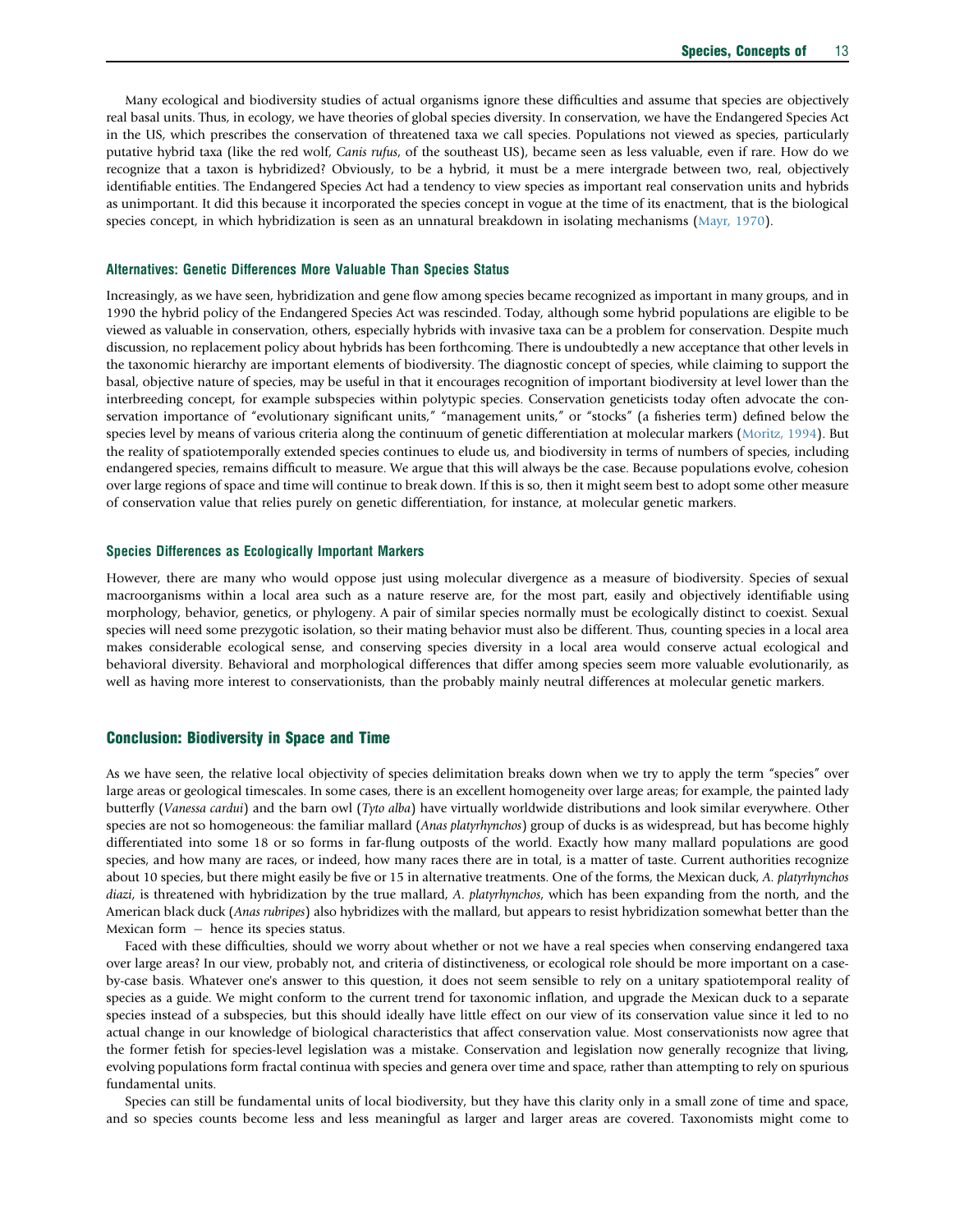<span id="page-13-0"></span>nominalistic agreements on a case-by-case basis, but even this shows little sign of happening yet. Ecological theory, as well as conservation and biodiversity studies must however recognize that species counts over large expanses of space and time represent only a sketchy measure of biodiversity, a measure that owes more to taxonomic and metaphysical fashion than to science. Yet conservation still depends on lists of endangered species at both local and global levels. It might seem more sensible to have either a better way than species lists to estimate conservation value, or at the very least a more stable species criterion less prone to taxonomic inflation. However, it is the bleak truth that agreement on this matter has not yet been achieved.

# References

[Avise, J. C., 1994. Molecular markers, natural history and evolution. London: Chapman & Hall.](http://refhub.elsevier.com/B978-0-12-822562-2.00022-0/sbref1)

[Avise, J. C., Ball, R. M., 1990. Principles of genealogical concordance in species concepts and biological taxonomy. In: Futuyma, D. J., Antonovics,](http://refhub.elsevier.com/B978-0-12-822562-2.00022-0/sbref2) J. (Eds.), Oxford surveys [in evolutionary biology, vol. 7. Oxford: Oxford University Press, pp. 45](http://refhub.elsevier.com/B978-0-12-822562-2.00022-0/sbref2)–67.

[Barley, A. J., Brown, J. M., Thomson, R. C., 2018. Impact of model violations on the inference of species boundaries under the multispecies coalescent. Systematic Biology](http://refhub.elsevier.com/B978-0-12-822562-2.00022-0/sbref3) [67, 269](http://refhub.elsevier.com/B978-0-12-822562-2.00022-0/sbref3)–284.

[Baum, D. A., Shaw, K. L., 1995. Genealogical perspectives on the species problem. In: Hoch, P.C., Stephenson, A.G. \(Eds.\), Experimental and molecular approaches to plant](http://refhub.elsevier.com/B978-0-12-822562-2.00022-0/sbref4) [biosystematics, monographs in systematic botany from the Missouri botanical garden, vol. 53. St Louis, MO: Missouri Botanical Garden.](http://refhub.elsevier.com/B978-0-12-822562-2.00022-0/sbref4)

[Chambers, E. A., Hillis, D. M., 2020. The multispecies coalescent over-splits species in the case of geographically widespread taxa. Systematic Biology 69, 184](http://refhub.elsevier.com/B978-0-12-822562-2.00022-0/sbref5)–193. [Claridge, M. F., Dawah, H. A., Wilson, M. R. \(Eds.\), 1997. Species: The units of biodiversity. London: Chapman & Hall.](http://refhub.elsevier.com/B978-0-12-822562-2.00022-0/sbref6)

[Cohan, F. M., 1994. The effects of rare but promiscuous genetic exchange on evolutionary divergence in prokaryotes. American Naturalist 143, 965](http://refhub.elsevier.com/B978-0-12-822562-2.00022-0/sbref7)–986.

[Coyne, J. A., Orr, H. A., 2004. Speciation. Sunderland, MA: Sinauer Associates.](http://refhub.elsevier.com/B978-0-12-822562-2.00022-0/sbref8)

[Cracraft, J., 1989. Speciation and its ontology: The empirical consequences of alternative species concepts for understanding patterns and processes of differentiation. In: Otte,](http://refhub.elsevier.com/B978-0-12-822562-2.00022-0/sbref9) [D., Endler, J. A. \(Eds.\), Speciation and its consequences. Sunderland, MA: Sinauer Associates, pp. 28](http://refhub.elsevier.com/B978-0-12-822562-2.00022-0/sbref9)–59.

[Darwin, C., 1859. On the origin of species by means of natural selection, or the preservation of favoured races in the struggle for life. London: John Murray.](http://refhub.elsevier.com/B978-0-12-822562-2.00022-0/sbref10)

[Davis, J. I., 1997. Evolution, evidence, and the role of species concepts in systematics. Systematic Botany 22, 373](http://refhub.elsevier.com/B978-0-12-822562-2.00022-0/sbref11)–403.

[de Queiroz, K., 1999. The general lineage concept of species and the de](http://refhub.elsevier.com/B978-0-12-822562-2.00022-0/sbref57)fi[ning properties of the species category. In: Wilson, R. A. \(Ed.\), Species: New interdisciplinary essays.](http://refhub.elsevier.com/B978-0-12-822562-2.00022-0/sbref57) [Cambridge MA: MIT Press, pp. 49](http://refhub.elsevier.com/B978-0-12-822562-2.00022-0/sbref57)–89.

[Dieckmann, U., Doebeli, M., 1999. On the origin of species by sympatric speciation. Nature 400, 354](http://refhub.elsevier.com/B978-0-12-822562-2.00022-0/sbref12)–357.

[Dobzhansky, T., 1937. Genetics and the origin of species. New York: Columbia University Press.](http://refhub.elsevier.com/B978-0-12-822562-2.00022-0/sbref13)

[Edgar, R. C., 2018. Updating the 97% identity threshold for 16S ribosomal RNA OTUs. Bioinformatics 34, 2371](http://refhub.elsevier.com/B978-0-12-822562-2.00022-0/sbref14)–2375.

- [Ehrlich, P. R., Raven, P. H., 1969. Differentiation of populations. Science 165, 1228](http://refhub.elsevier.com/B978-0-12-822562-2.00022-0/sbref15)–1232.
- [Endler, J. A., 1977. Geographic variation, speciation, and clines. Princeton, NJ: Princeton University Press.](http://refhub.elsevier.com/B978-0-12-822562-2.00022-0/sbref16)

Falush, D., Wirth, T., Linz, B., et al[., 2003. Traces of human migrations in](http://refhub.elsevier.com/B978-0-12-822562-2.00022-0/sbref17) *Helicobacter pylori* populations. Science 299, 1582–1585.

Feder, J. L., 1998. The apple maggot fly, *Rhagoletis pomonella*[: Flies in the face of conventional wisdom. In: Howard, D. J., Berlocher, S. H. \(Eds.\), Endless forms: Species](http://refhub.elsevier.com/B978-0-12-822562-2.00022-0/sbref18) [and speciation. New York: Oxford University Press, pp. 130](http://refhub.elsevier.com/B978-0-12-822562-2.00022-0/sbref18)–144.

Fontaneto, D., Herniou, E. A., Boschetti, C., et al[., 2007. Independently evolving species in asexual bdelloid rotifers. PLOS Biology 5, 914](http://refhub.elsevier.com/B978-0-12-822562-2.00022-0/sbref19)–921.

Gavrilets, S., Waxman, D., 2002. Sympatric speciation by sexual confl[ict. Proceedings of the National Academy of Sciences of the United States of America 99, 10533](http://refhub.elsevier.com/B978-0-12-822562-2.00022-0/sbref20)–10538. [Grummer, J. A., Bryson Jr, R. W., Reeder, T. W., 2014. Species delimitation using Bayes factors: Simulations and application to the](http://refhub.elsevier.com/B978-0-12-822562-2.00022-0/sbref21) Sceloporus scalaris species group

[\(Squamata: Phrynosomatidae\). Systematic Biology 63, 119](http://refhub.elsevier.com/B978-0-12-822562-2.00022-0/sbref21)–133.

[Hagen, R. H., Lederhouse, R. C., Bossart, J. L., Scriber, J. M., 1991.](http://refhub.elsevier.com/B978-0-12-822562-2.00022-0/sbref22) Papilio canadensis and P. glaucus (Papilionidae) are distinct species. Journal of the Lepidopterists' [Society 45, 245](http://refhub.elsevier.com/B978-0-12-822562-2.00022-0/sbref22)–258.

[Harrison, R. G., 1998. Linking evolutionary pattern and process. The relevance of species concepts for the study of speciation. In: Howard, D. J., Berlocher, S. H. \(Eds.\),](http://refhub.elsevier.com/B978-0-12-822562-2.00022-0/sbref23) [Endless forms: Species and speciation. New York: Oxford University Press, pp. 19](http://refhub.elsevier.com/B978-0-12-822562-2.00022-0/sbref23)–31.

Hebert, P. D. N., Cywinska, A., Ball, S. L., deWaard, J. R., 2003. Biological identifi[cations through DNA barcodes. Proceedings of the Royal Society of London Series B:](http://refhub.elsevier.com/B978-0-12-822562-2.00022-0/sbref24) [Biological Sciences 270, 313](http://refhub.elsevier.com/B978-0-12-822562-2.00022-0/sbref24)–321.

[Hennig, W., 1966. Phylogenetic systematics. Urbana, IL: University of Illinois Press.](http://refhub.elsevier.com/B978-0-12-822562-2.00022-0/sbref25)

[Hey, J., 2001. Genes, categories, and species. The evolutionary and cognitive causes of the species problem. New York: Oxford University Press.](http://refhub.elsevier.com/B978-0-12-822562-2.00022-0/sbref26)

[Howard, D. J., Berlocher, S. H. \(Eds.\), 1998. Endless forms: Species and speciation. New York: Oxford University Press.](http://refhub.elsevier.com/B978-0-12-822562-2.00022-0/sbref27)

[Hudson, R. R., Coyne, J. A., 2002. Mathematical consequences of the genealogical species concept. Evolution 56, 1557](http://refhub.elsevier.com/B978-0-12-822562-2.00022-0/sbref28)–1565.

[Hudson, R. R., Turelli, M., 2003. Stochasticity overrules the "three-times rule": Genetic drift, genetic draft, and coalescence times for nuclear loci versus mitochondrial DNA.](http://refhub.elsevier.com/B978-0-12-822562-2.00022-0/sbref29) [Evolution 57, 182](http://refhub.elsevier.com/B978-0-12-822562-2.00022-0/sbref29)–190.

[Huelsenbeck, J. P., Andolfatto, P., 2007. Inference of population structure under a Dirichlet process model. Genetics 175, 1787](http://refhub.elsevier.com/B978-0-12-822562-2.00022-0/sbref30)–1802.

[Hutchinson, G. E., 1968. When are species necessary? In: Lewontin, R. C. \(Ed.\), Population biology and evolution. Syracuse, NY: Syracuse University](http://refhub.elsevier.com/B978-0-12-822562-2.00022-0/sbref31) Press, pp. 177–186. [Irwin, D. E., Irwin, J. H., Price, T. D., 2001. Ring species as bridges between microevolution and speciation. Genetica 112](http://refhub.elsevier.com/B978-0-12-822562-2.00022-0/sbref32)–113, 223–243.

Isaac, N. J. B., Mallet, J., Mace, G. M., 2004. Taxonomic inflation: Its infl[uence on macroecology and conservation. Trends in Ecology and Evolution 19, 464](http://refhub.elsevier.com/B978-0-12-822562-2.00022-0/sbref33)–469.

[Jackson, N. D., Carstens, B. C., Morales, A. E., O'Meara, B. C., 2017. Species delimitation with gene](http://refhub.elsevier.com/B978-0-12-822562-2.00022-0/sbref34) flow. Systematic Biology 66, 799–812.

[Klein, J., Sato, A., Nikolaidis, N., 2007. MHC, TSP, and the origin of species: from immunogenetics to evolutionary genetics. Annual Review of Genetics 41, 281](http://refhub.elsevier.com/B978-0-12-822562-2.00022-0/sbref35)–304. [Knowles, L. L., Carstens, B. C., 2007. Delimiting species without monophyletic gene trees. Systematic Biology 56, 887](http://refhub.elsevier.com/B978-0-12-822562-2.00022-0/sbref36)–895.

[Kondrashov, A. S., Mina, M. V., 1986. Sympatric speciation: When is it possible? Biological Journal of the Linnean Society 27, 201](http://refhub.elsevier.com/B978-0-12-822562-2.00022-0/sbref37)–223.

[Kondrashov, A. S., Kondrashov, F. A., 1999. Interactions among quantitative traits in the course of sympatric speciation. Nature 400, 351](http://refhub.elsevier.com/B978-0-12-822562-2.00022-0/sbref38)–354.

[Leaché, A. D., Zhu, T., Rannala, B., Yang, Z., 2019. The spectre of too many species. Systematic Biology 68, 168](http://refhub.elsevier.com/B978-0-12-822562-2.00022-0/sbref39)–181.

Leaché[, A.D., Fujita, M.K., Minin, V.N., Bouckaert, R.R., 2014. Species delimitation using genome-wide SNP data. Systematic Biology 63 \(4\), 534](http://refhub.elsevier.com/B978-0-12-822562-2.00022-0/otherref0100)–542.

[Levin, D. A., 1979. The nature of plant species. Science 204, 381](http://refhub.elsevier.com/B978-0-12-822562-2.00022-0/sbref40)–384.

[Lotsy, J. P., 1917. La quintessence de la théorie du croisement. Archives Neerlandaises des Sciences Exactes et Naturelles Séries III 3, 351](http://refhub.elsevier.com/B978-0-12-822562-2.00022-0/sbref41)-353.

[Lowry, D. B., 2012. Ecotypes and the controversy over stages in the formation of new species. Biological Journal of the Linnean Society 106, 241](http://refhub.elsevier.com/B978-0-12-822562-2.00022-0/sbref42)–257.

[Maddison, W. P., 1997. Gene trees in species trees. Systematic Biology 46, 523](http://refhub.elsevier.com/B978-0-12-822562-2.00022-0/sbref43)–536.

Mallet, J., 1995. A species defi[nition for the modern synthesis. Trends in Ecology and Evolution 10, 294](http://refhub.elsevier.com/B978-0-12-822562-2.00022-0/sbref44)–299.

Mallet, J., 2004. Poulton, Wallace and Jordan: How discoveries in Papilio butterfl[ies initiated a new species concept 100 years ago. Systematic Biodiversity 1, 441](http://refhub.elsevier.com/B978-0-12-822562-2.00022-0/sbref45)-452.

[Mallet, J., 2008. Hybridization, ecological races, and the nature of species: Empirical evidence for the ease of speciation. Philosophical Transactions of the Royal Society B](http://refhub.elsevier.com/B978-0-12-822562-2.00022-0/sbref46) [363, 2971](http://refhub.elsevier.com/B978-0-12-822562-2.00022-0/sbref46)–2986.